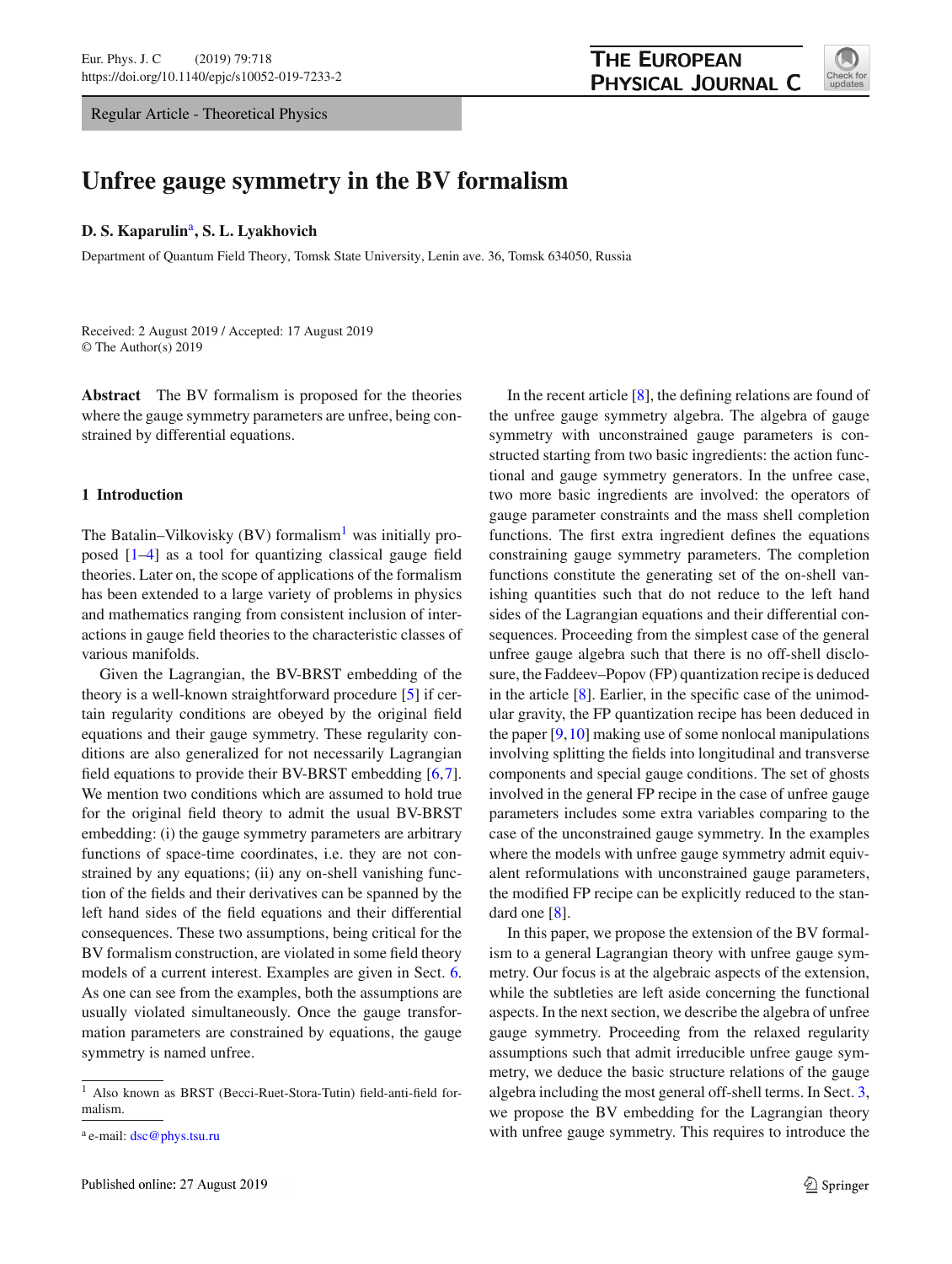set of ghosts and anti-fields adjusted for the unfree gauge algebra. The ghost and anti-field set is different from the theory with unconstrained gauge parameters. Given the set of fields and anti-fields, and the relaxed regularity conditions, we see that the classical master equation reproduces the structure relations of unfree gauge symmetry algebra. In Sect. [4,](#page-9-0) we consider the non-minimal sector and gauge fixing. As one can notice from the examples, the specifics of the unfree gauge symmetry is that the independent gauge fixing conditions break the relativistic symmetry, while the relativistic gauges are inevitably redundant even though the unfree gauge symmetry is irreducible. We give the non-minimal sector ghosts both for the independent and redundant gauges. For the theory without off-shell disclosure, we deduce the FP recipe by explicitly fixing the anti-fields by the gauge conditions. This is done both with independent and redundant gauges. In Sect. [5,](#page-11-0) we prove the existence theorem for the unfree gauge algebra. We use the homological perturbation theory (HPT) method. The key ingredient of the method is the Koszul–Tate differential. In the context of the existence theorem for the BV master equation, the Koszul–Tate differential has been first considered in the works [\[4](#page-17-1)[,11](#page-17-8)[,12](#page-17-9)]. The HPT method based on the Koszul–Tate complex was formulated in the article [\[13\]](#page-17-10) as a tool for BV embedding of general Lagrangian gauge theories. This HPT procedure follows the pattern earlier suggested in the work [\[14](#page-17-11)] for the  $BFV<sup>2</sup>$ -BRST embedding of the Hamiltonian systems with reducible first class constraints. For the basics of the HPT applications to the BV formalism, we refer to the book [\[5](#page-17-2)]. In the case of the unfree gauge symmetry, the Koszul–Tate resolution of the mass shell differs from that for the gauge theory with unconstrained gauge parameters. Once the resolution is identified, the HPT allows one to construct the BV master action. In Sect. [6,](#page-13-0) we review the specific models with unfree gauge symmetry. After that, we consider one simple model to exemplify all the stages of the BV construction for the theory with unfree gauge symmetry. Section [7](#page-16-0) includes concluding remarks.

**Condensed notation** In this article except for Sect. [6,](#page-13-0) where the specific field theory models are discussed, we adopt the DeWitt condensed notation. In this notation, the space of all the field histories is mimicked by the finite dimensional manifold  $M$ , while the fields  $\phi^i$  are treated as the local coordinates on  $M$ . The index  $i$  is "condensed", i.e. it comprises the space-time argument  $x$  of the field, and all the discrete labels (like tensor, spinor, or flavor indices). The fields are supposed to obey certain boundary conditions when the spacial part of *x* tends to infinity, and the asymptotics are understood as a part of definition of *M*. In this article we imply zero boundary conditions. All the other variables, like gauge

transformation parameters, ghosts, anti-fields, are treated like if they were the coordinates on the fibers of appropriate bundles over *M*. Summation over the condensed index includes integration over the space-time argument. The matrices with condensed indices represent differential operators. For example,  $\delta_{ij}$  includes  $\delta(x - y)$  and delta symbol of discrete labels, so the matrix  $M_{ij}$  can represent D'Alembertian with appropriate identification:  $i = x, j = y, M_{ij} = \Box \delta(x - y)$ . In this notation, the Klein–Gordon equation reads  $(M_{ii}$  +  $m^2\delta_{ii}$ ) $\phi^i$  = 0. The local functionals, being integrals of the functions of the fields and their space-time derivatives  $F(\phi) = \int dx \mathcal{F}(\phi, \partial_x \phi, \partial_x^2 \phi, \dots, \partial_x^k \phi)$  are mimicked by functions on *M*, so the linear space of local functionals is treated like it was just a special subspace of smooth functions on *M*:  $F \in C^{\infty}(\mathcal{M})$ . We name the smooth functions of the fields and their derivatives  $O(\phi, \partial_x \phi, \partial_x^2 \phi, \dots, \partial_x^k \phi)$  as local functions. We denote the algebra of local functions as *R*(*M*). Any local function can be viewed as a local functional, so  $R(\mathcal{M}) \subset C^{\infty}(\mathcal{M})$ . Derivatives with respect to  $\phi^{i}$  are understood as functional derivatives of any local functional, including any local function. The condensed notation can be always unambiguously uncondensed. For further details of the condensed notation, we refer to the books [\[5](#page-17-2)[,15](#page-17-12)].

#### <span id="page-1-3"></span>**2 Algebra of unfree gauge symmetry**

In this section, we at first address the issue of the Noether identities and their consequences, in the theories where the on shell vanishing local functions are not exhausted by the linear combinations of the left hand sides of the Lagrangian equations. In the second instance, we demonstrate that the modification of the Noether identities lead to the unfree gauge symmetry. Proceeding from the modified identities and unfree gauge symmetry, we deduce the higher structure relations of the unfree gauge symmetry algebra.

<span id="page-1-1"></span>Consider the theory of fields  $\phi^i$ , with the action *S*( $\phi$ ) being the local functional. The stationary surface of the action is defined by the Lagrangian equations

$$
\partial_i S(\phi) = 0. \tag{1}
$$

<span id="page-1-2"></span>The set of solutions of [\(1\)](#page-1-1) is usually named the mass shell. We denote the mass shell  $\Sigma$ ,

$$
\Sigma \subset \mathcal{M}, \quad \Sigma = \{ \phi_0 \in \mathcal{M} \mid \partial_i S(\phi_0) = 0 \}
$$
 (2)

We use the sign  $\approx$  to denote the on shell equality

$$
A(\phi) \approx B(\phi) \iff A(\phi_0) = B(\phi_0), \quad \forall \phi_0 \in \Sigma, \quad A, B \in R(\mathcal{M}).
$$
\n(3)

<span id="page-1-0"></span><sup>2</sup> Batalin–Fradkin–Vilkovisky.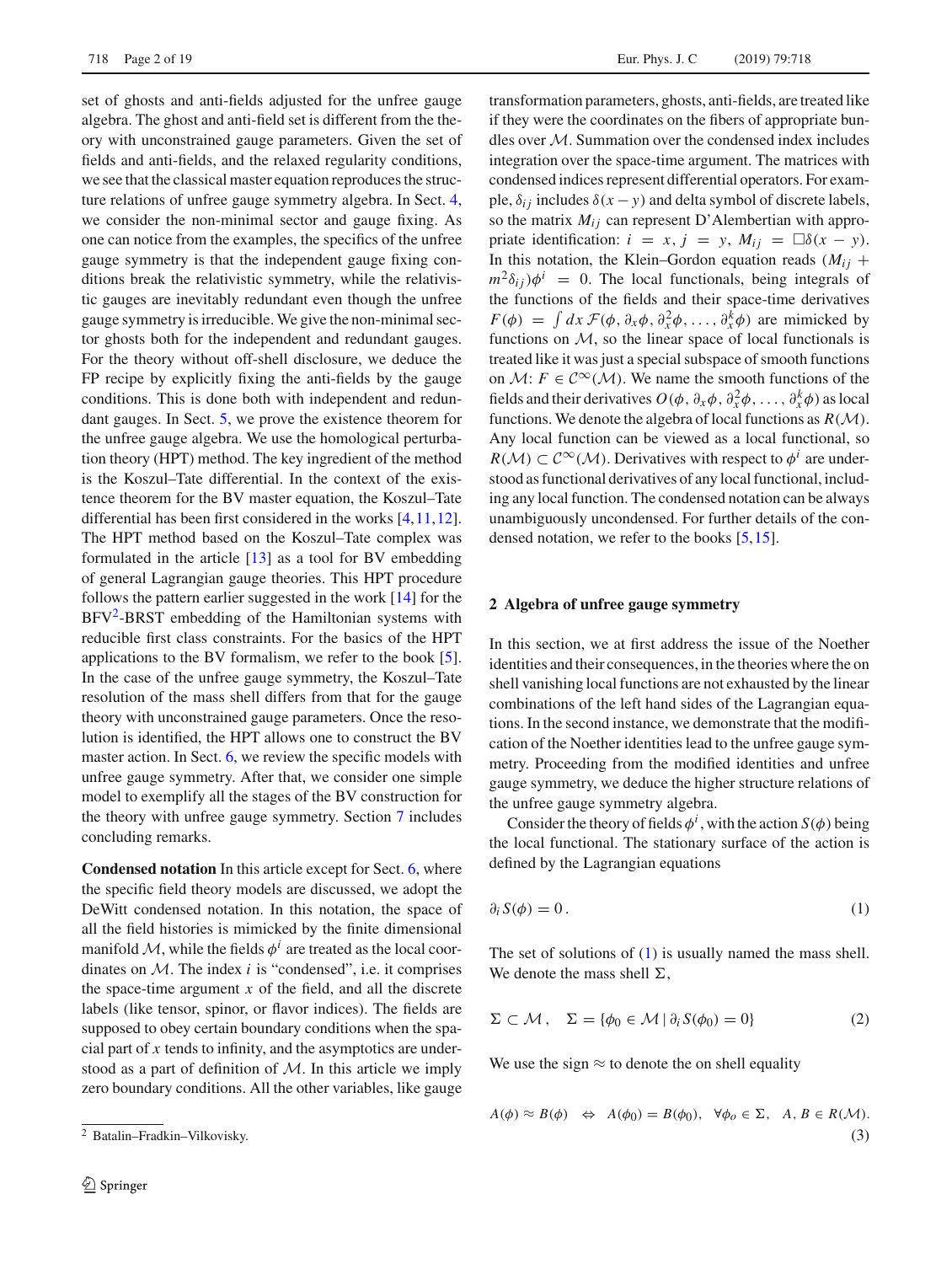<span id="page-2-8"></span>The local function  $T(\phi)$  is considered as trivial if it vanishes on shell. In the classical field theory with equations of motion [\(1\)](#page-1-1), every two local functions are considered equivalent if they differ by a trivial function,

$$
A \sim B \quad \Leftrightarrow \quad A - B \approx 0, \quad A, B \in R(\mathcal{M}). \tag{4}
$$

<span id="page-2-0"></span>The trivial local functions constitute an ideal  $I(\mathcal{M}) \subset R(\mathcal{M})$ in the algebra of local functions. The usual assumption of the general gauge field theory is that any trivial local function is spanned by the left hand sides of Lagrangian equations, i.e. the ideal *I* is generated by  $\partial_i S$ ,

$$
T(\phi) \approx 0 \quad \Leftrightarrow \quad T(\phi) = T^{i}(\phi)\partial_{i}S(\phi). \tag{5}
$$

Once the condensed notation is used here, the coefficients  $T^i(\phi)$  can describe the differential operators in space time argument, with the coefficients being local functions. This can be said in a slightly different wording. Any relation stating that the local function vanishes on shell should be the differential consequence of the Lagrangian equations.

The BV formalism  $[1–5]$  $[1–5]$  $[1–5]$  relays on the assumption  $(5)$  in several crucial aspects. Let us mention two of them. First, the restriction  $(5)$  is included into the set of sufficient conditions that ensure the existence of solution to the BV master equation. Second, even if the solution exists for the masterequation, while [\(5\)](#page-2-0) does not hold true, the ideal *I* of trivial local functions would not be isomorphic to the BRST-exact functions of zero ghost number. This would break the usual physical interpretation of the BRST cohomology groups.

The assumption  $(5)$  is violated in a number of field theories, see the examples in Sect. [6.](#page-13-0) Below, we elaborate on the general gauge symmetry algebra with a relaxed assumption  $(5).$  $(5).$ 

If the left hand sides of the Lagrangian equations [\(1\)](#page-1-1) cannot span every trivial local function, we assume that the ideal *I* still admits a finite generating set. The ideal of the on-shell vanishing functions is supposed to be generated by ∂*<sup>i</sup> S*(φ) and by a finite set of the other trivial functions  $\tau_a(\phi)$ ,

<span id="page-2-4"></span>
$$
\tau_a(\phi) \approx 0, \quad \tau_a(\phi) \neq K_a^i(\phi)\partial_i S(\phi).
$$
 (6)

<span id="page-2-7"></span>
$$
T(\phi) \approx 0 \quad \Leftrightarrow \quad T(\phi) = V^i(\phi)\partial_i S(\phi) + V^a(\phi)\tau_a(\phi) \quad (7)
$$

Here,  $V^i(\phi)$ ,  $V^a(\phi)$  stand for the differential operators in the space-time argument with the coefficients being local functions of the fields, as the condensed notations are applied. We name  $\tau_a$ , being the non-Lagrangian generating elements of the ideal of on-shell vanishing local functions, the *completion functions* of the Lagrangian system  $(1)$ .

Note that the mass shell  $\Sigma$  [\(2\)](#page-1-2) is defined by the Lagrangian equations [\(1\)](#page-1-1) while the relations  $\tau_a(\phi) \approx 0$  do not restrict the solutions of  $(1)$ , even though they are not differential consequences of the Eq.  $(1)$ . The examples (see Sect. [6\)](#page-13-0) <span id="page-2-1"></span>demonstrate that this can happen in the field theories which do not reveal any inconsistency. Also notice that the completion functions  $\tau_a(\phi)$  are defined modulo the left hand sides of the Lagrangian equations

$$
\tau'_a(\phi) \sim \tau_a(\phi), \quad \tau'_a(\phi) = \tau_a(\phi) + \theta_a^i(\phi)\partial_i S(\phi). \tag{8}
$$

<span id="page-2-2"></span>The generating elements of the ideal of on-shell vanishing local functions can be dependent, i.e. some of their linear combinations can vanish off shell:

$$
\Gamma_{\alpha}^{i}(\phi)\partial_{i}S(\phi) + \Gamma_{\alpha}^{a}(\phi)\tau_{a}(\phi) \equiv 0.
$$
\n(9)

We consider these relations as the modified Noether identities.

The generators of the identities are considered equivalent  $\Gamma \sim \Gamma'$  if they differ by a trivial generator such that vanishes on shell:

<span id="page-2-3"></span>
$$
\Gamma_{\alpha}^{i}(\phi) - \Gamma_{\alpha}^{i}(\phi) = E_{\alpha}^{ij}(\phi)\partial_{i}S(\phi)
$$
  
+
$$
E_{\alpha}^{i\alpha}(\phi)\tau_{\alpha}(\phi), \quad E_{\alpha}^{ij} = -E_{\alpha}^{ji}; \quad (10)
$$
  

$$
\Gamma_{\alpha}^{\prime\alpha}(\phi) - \Gamma_{\alpha}^{\alpha}(\phi) = E_{\alpha}^{ab}(\phi)\tau_{b}(\phi)
$$

$$
\begin{aligned} \n\zeta_{\alpha}^{\prime a}(\phi) - \Gamma_{\alpha}^{a}(\phi) &= E_{\alpha}^{ab}(\phi)\tau_{b}(\phi) \\ \n&- E_{\alpha}^{ia}(\phi)\partial_{i}S(\phi) \,, \quad E_{\alpha}^{ab} = -E_{\alpha}^{ba} . \quad (11) \n\end{aligned}
$$

Also notice that the different choice of completion functions [\(8\)](#page-2-1) results in corresponding transformation of the modified Noether identity generators:

$$
\tau_a(\phi) \mapsto \tau'_a(\phi) = \tau_a(\phi) + \theta_a^i(\phi)\partial_i S(\phi),
$$
  
\n
$$
\Gamma_\alpha^i \mapsto \Gamma_\alpha'^i = \Gamma_\alpha^i + \theta_a^i(\phi)\Gamma_\alpha^a
$$
 (12)

We assume that the set of the modified Noether identities [\(9\)](#page-2-2) is complete, i.e. any identity generator is spanned by the generators  $\Gamma_{\alpha}$ , modulo the equivalence relations [\(10\)](#page-2-3), [\(11\)](#page-2-3):

<span id="page-2-5"></span>
$$
L^{i}(\phi)\partial_{i}S(\phi) + L^{a}(\phi)\tau_{a}(\phi) \equiv 0 \quad \Rightarrow \quad L^{i}(\phi) \approx k^{\alpha}(\phi)\Gamma_{\alpha}^{i}(\phi),
$$
  

$$
L^{a}(\phi) \approx k^{\alpha}(\phi)\Gamma_{\alpha}^{a}(\phi).
$$
 (13)

<span id="page-2-6"></span>In this article, we further assume that the modified Noether identities [\(9\)](#page-2-2) are not redundant

$$
K^{\alpha}(\phi)\Gamma_{\alpha}^{i}(\phi) \approx 0, \ K^{\alpha}(\phi)\Gamma_{\alpha}^{a}(\phi) \approx 0 \quad \Leftrightarrow \quad K^{\alpha}(\phi) \approx 0,
$$
\n(14)

i.e. there are no identities among the identities. This assumption can be relaxed. In the case of the theory with unfree gauge symmetry, the identities for identities could be accounted for, if they occurred, along the same lines as in the gauge theories with unconstrained gauge parameters and dependent gauge generators [\[2](#page-17-13),[3,](#page-17-14)[5\]](#page-17-2).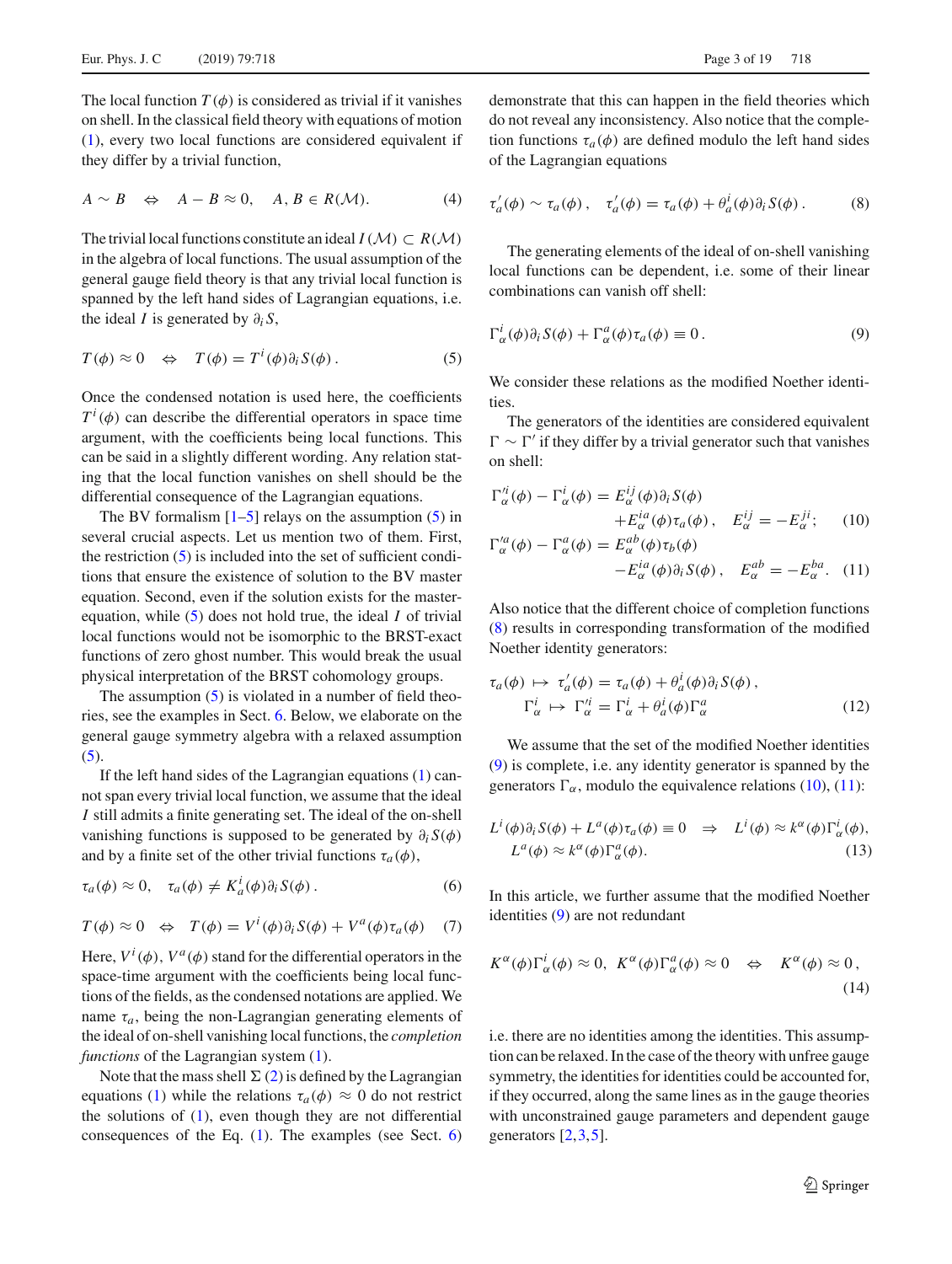<span id="page-3-8"></span>We adopt one more regularity assumption<sup>3</sup> that all the completion functions [\(6\)](#page-2-4) are essentially involved in the Noether identities [\(9\)](#page-2-2), i.e.

$$
K_a(\phi)\Gamma_\alpha^a(\phi) \approx 0 \Leftrightarrow K_a(\phi) \approx 0. \tag{15}
$$

<span id="page-3-2"></span>Let us detail the off shell consequences of this condition. Once any on-shell vanishing local function is a linear combination of  $\partial_i S$  and  $\tau_a$ , these relations mean that off shell  $K_a \Gamma^a_\alpha$ reads

$$
K_a \Gamma^a_\alpha \equiv K^a_\alpha \tau_a + K^i_\alpha \partial_i S, \tag{16}
$$

while  $K_a$  is also spanned by the completion functions and the l.h.s. of Lagrangian equations:

$$
K_a = L_a^b \tau_b + L_a^i \partial_i S. \tag{17}
$$

Substituting  $K_a$  from [\(17\)](#page-3-1) into [\(16\)](#page-3-2) we get the Noether identity between the Lagrangian equations and completion functions [\(6\)](#page-2-4). As any set of Noether identities is spanned by the generators  $\Gamma$  [\(13\)](#page-2-5), we arrive at the relations connecting the coefficients in the right hand sides of the relations [\(16\)](#page-3-2) and  $(17)$ :

<span id="page-3-9"></span>
$$
K_{\alpha}^{a} = L_{b}^{a} \Gamma_{\alpha}^{b} + M_{\alpha}^{\beta} \Gamma_{\beta}^{a} + A_{\alpha}^{ab} \tau_{b} + A_{\alpha}^{ai} \partial_{i} S,
$$
  
\n
$$
A^{ab} = -A^{ba};
$$
  
\n
$$
K_{\alpha}^{i} = L_{b}^{i} \Gamma_{\alpha}^{b} + M_{\alpha}^{\beta} \Gamma_{\beta}^{i} - A_{\alpha}^{ai} \tau_{a} + A_{\alpha}^{ij} \partial_{j} S,
$$
  
\n
$$
A^{ij} = -A^{ji}.
$$
  
\n(19)

Now, let us turn to the issue of gauge symmetry. Consider the infinitesimal transformation of *M*

$$
\delta_{\epsilon}\phi^i = R^i_{\alpha}(\phi)\epsilon^{\alpha} \,. \tag{20}
$$

The infinitesimal parameters  $\epsilon^{\alpha}$  are labeled by the condensed index  $\alpha$  that means they are functions of the space-time argument. The transformation [\(20\)](#page-3-3) is understood as the gauge symmetry if it leaves the action invariant,

$$
\delta_{\epsilon} S(\phi) \equiv \epsilon^{\alpha} R_{\alpha}^{i} \partial_{i} S(\phi) \equiv 0. \qquad (21)
$$

As the mass shell [\(2\)](#page-1-2) is a stationary surface of the action,  $\Sigma$  is automatically invariant under the gauge transformation. The gauge invariance condition  $(21)$  of the action means that certain linear combinations identically vanish of the Lagrangian equations. It is the second Noether theorem. Once the system does not obey the assumption [\(5\)](#page-2-0), the most general Noether identity [\(9\)](#page-2-2) involves both the Lagrangian equations [\(1\)](#page-1-1) and completion functions [\(6\)](#page-2-4). Any other Noether identity would be a linear combination of the ones from the generating set of identities [\(13\)](#page-2-5). With this regard, one can identify the most general gauge symmetry generator  $R^i_\alpha$  [\(20\)](#page-3-3), [\(21\)](#page-3-4) with the generator of Noether identity  $\Gamma^i_\alpha$  [\(9\)](#page-2-2). Then, under the transformation

<span id="page-3-5"></span>
$$
\delta_{\epsilon}\phi^{i} = \epsilon^{\alpha} \Gamma_{\alpha}^{i}(\phi)
$$
\n(22)

the action transforms as follows, given the identity [\(9\)](#page-2-2):

<span id="page-3-1"></span>
$$
\delta_{\epsilon} S(\phi) \equiv \epsilon^{\alpha} \Gamma_{\alpha}^{i}(\phi) \partial_{i} S(\phi) \equiv -\epsilon^{\alpha} \Gamma_{\alpha}^{a}(\phi) \tau_{a}(\phi). \tag{23}
$$

<span id="page-3-6"></span>As all the operators  $\Gamma^a_\alpha$  are assumed independent [\(14\)](#page-2-6), this means the action is invariant provided for the gauge parameters are constrained by the equations

$$
\epsilon^{\alpha} \Gamma_{\alpha}^{a}(\phi) = 0. \tag{24}
$$

In the other wording, once the gauge variation  $(22)$  is unfree of the fields, with the gauge parameters obeying the Eq. [\(24\)](#page-3-6), the action functional is invariant under the gauge transformation,

$$
\delta_{\epsilon} S(\phi) \equiv 0. \tag{25}
$$

<span id="page-3-3"></span>We see that the modified Noether identities [\(9\)](#page-2-2) involving completion functions [\(6\)](#page-2-4) result in the unfree gauge symmetry of theory.

In the gauge identities [\(9\)](#page-2-2), the operators  $\Gamma^i_\alpha$  and  $\Gamma^a_\alpha$  are involved on an equal footing. However, they have different roles in the gauge symmetry transformations. The operator  $\Gamma^i_\alpha$  generates the unfree gauge transformations [\(22\)](#page-3-5), while  $\Gamma^a_\alpha$  defines the equations [\(24\)](#page-3-6) that restrict the gauge parameters. With this regard, we name  $\Gamma^i_\alpha$  the generators of unfree gauge symmetry, while  $\Gamma^a_\alpha$  are named the operators of gauge parameter constraints.

<span id="page-3-10"></span><span id="page-3-4"></span>The local function(al)  $O(\phi)$  is considered gauge invariant if the unfree gauge variation vanishes of  $O(\phi)$  on shell,

$$
\delta_{\epsilon} O(\phi) = \epsilon^{\alpha} \Gamma_{\alpha}^{i}(\phi) \partial_{i} O(\phi) \approx 0 \tag{26}
$$

Given the regularity conditions [\(7\)](#page-2-7), [\(13\)](#page-2-5), [\(14\)](#page-2-6) imposed on the mass shell  $(2)$  and the gauge parameter constraints  $(24)$ , this relation can be formulated off-shell, and without explicit involvement of the unfree parameters:

<span id="page-3-7"></span>
$$
\delta_{\epsilon} O(\phi) \approx 0 \quad \Leftrightarrow \quad \Gamma_{\alpha}^{i} \partial_{i} O(\phi) + V_{\alpha}^{i}(\phi) \partial_{i} S(\phi) + V_{\alpha}^{a}(\phi) \tau_{a}(\phi) \n+ W_{a}(\phi) \Gamma_{\alpha}^{a}(\phi) \equiv 0.
$$
\n(27)

<span id="page-3-0"></span><sup>&</sup>lt;sup>3</sup> This assumption is obeyed by all the presently known theories with unfree gauge symmetry. The examples are provided in Sect. [6.](#page-13-0) It could be be relaxed, however this would lead to a more involved set of ghosts and anti-fields needed for the proper BV-BRST embedding of the theory. At the moment, this option seems having only the academic interest.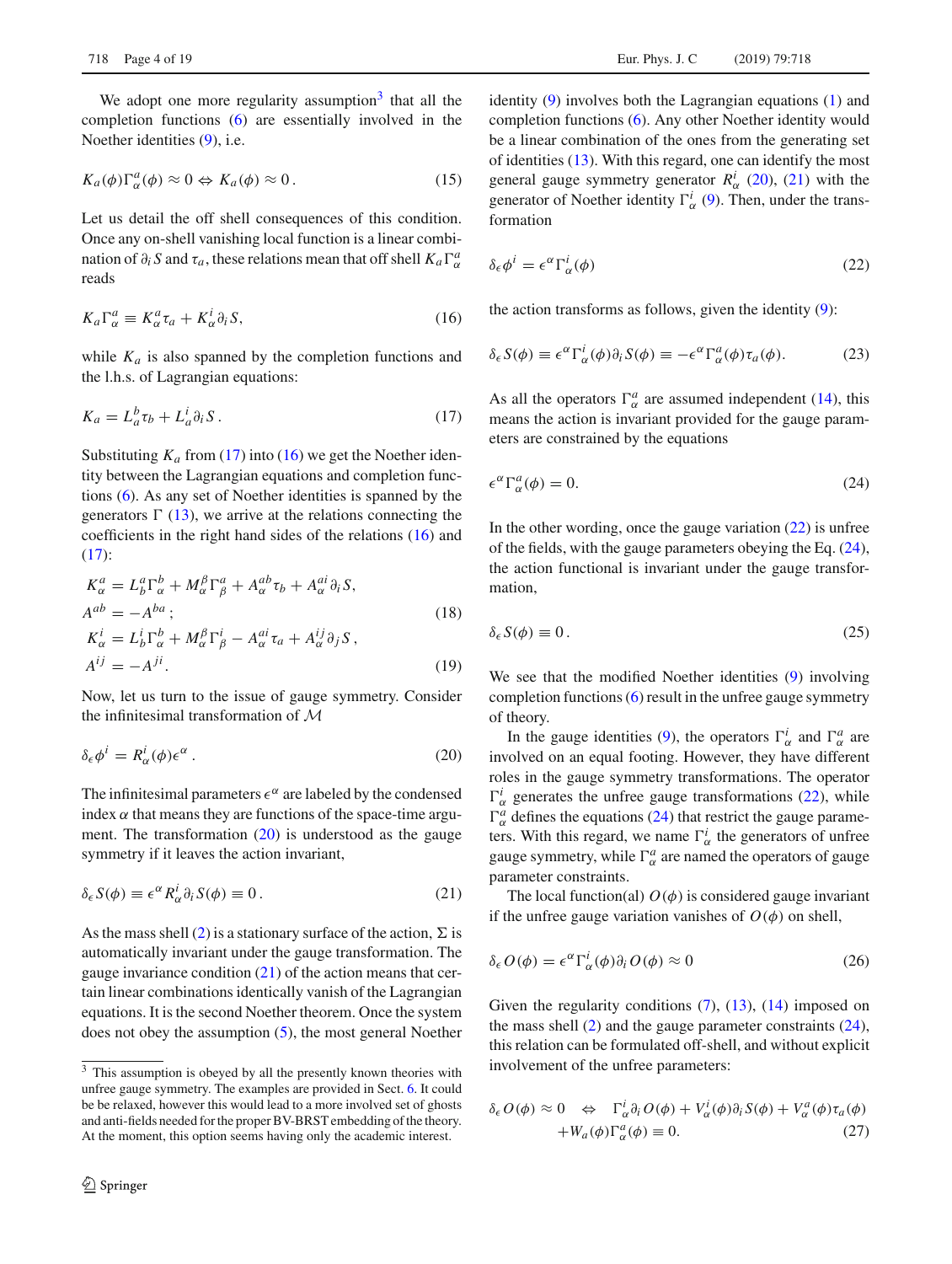<span id="page-4-0"></span>Once the mass shell is invariant under the unfree gauge transformations, the ideal of the on-shell vanishing local functions is also gauge invariant,

$$
T(\phi) \approx 0 \quad \Rightarrow \quad \delta_{\epsilon} T(\phi) \approx 0 \,. \tag{28}
$$

<span id="page-4-6"></span>The relation [\(28\)](#page-4-0) applies to any element of the ideal, including the completion functions,  $\delta_{\epsilon} \tau_a(\phi) \approx 0$ . Making use of  $(27)$  we get

$$
\Gamma_{\alpha}^{i}(\phi)\partial_{i}\tau_{a}(\phi) = R_{\alpha a}^{i}(\phi)\partial_{i}S(\phi) + R_{\alpha a}^{b}(\phi)\tau_{b}(\phi) + W_{ab}(\phi)\Gamma_{\alpha}^{b}(\phi).
$$
\n(29)

<span id="page-4-8"></span>The last term in this relation does not necessarily vanish on-shell. It has some specificity comparing to the unfree gauge transformation of the general on-shell vanishing function  $(27)$ ,  $(28)$ : the structure coefficient  $W_{ab}$  is on shell symmetric,

$$
W_{ab}(\phi) - W_{ba}(\phi) \approx 0.
$$
\n(30)

This property can be deduced as a differential consequence of the identities [\(9\)](#page-2-2) with the account for the regularity conditions  $(15)$ – $(17)$ . Given the regularity conditions  $(15)$ – $(19)$ , the differential consequences of the identities [\(9\)](#page-2-2) also define the commutators of gauge symmetry generators  $\Gamma^i_{\alpha}$ , and the action of the generators onto the operators of gauge parameter constraints  $\Gamma^a_{\alpha}$ :

<span id="page-4-1"></span>
$$
\Gamma_{\alpha}^{i}(\phi)\partial_{i}\Gamma_{\beta}^{j}(\phi) - \Gamma_{\beta}^{i}(\phi)\partial_{i}\Gamma_{\alpha}^{j}(\phi) = U_{\alpha\beta}^{\gamma}(\phi)\Gamma_{\gamma}^{j}(\phi) \n+ E_{\alpha\beta}^{aj}(\phi)\tau_{a}(\phi) + E_{\alpha\beta}^{ij}(\phi)\partial_{i}S(\phi) + R_{\alpha a}^{j}(\phi)\Gamma_{\beta}^{a}(\phi) \n- R_{\beta a}^{j}(\phi)\Gamma_{\alpha}^{a}(\phi).
$$
\n(31)\n
$$
\Gamma_{\alpha}^{i}(\phi)\partial_{i}\Gamma_{\beta}^{a}(\phi) - \Gamma_{\beta}^{i}(\phi)\partial_{i}\Gamma_{\alpha}^{a}(\phi) = U_{\alpha\beta}^{\gamma}(\phi)\Gamma_{\gamma}^{a}(\phi) \n+ R_{\alpha b}^{a}(\phi)\Gamma_{\beta}^{b}(\phi) - R_{\beta b}^{a}(\phi)\Gamma_{\alpha}^{b}(\phi) + E_{\alpha\beta}^{ab}(\phi)\tau_{b}(\phi)
$$

$$
-E_{\alpha\beta}^{ai}(\phi)\partial_i S(\phi), \tag{32}
$$

where the structure functions *E* are antisymmetric,  $E_{\alpha\beta}^{ij}$  =  $-E_{\alpha\beta}^{ji}$ ,  $E_{\alpha\beta}^{ab} = -E_{\alpha\beta}^{ba}$ . The off-shell relations [\(31\)](#page-4-1) mean, in particular, that any two unfree gauge transformations [\(22\)](#page-3-5), [\(24\)](#page-3-6) commute on-shell to another unfree gauge transformation. The off-shell relations [\(32\)](#page-4-1) ensure that the equations [\(24\)](#page-3-6) constraining the gauge parameters are on-shell gauge invariant themselves. This allows one to conclude that the unfree gauge symmetry transformations define on-shell integrable distribution. It foliates the mass shell into the gauge orbits, much like the gauge transformations would do if the gauge parameters were not constrained. This allows one to define physical observables in the usual way, as the equivalence classes [\(4\)](#page-2-8) of the on-shell gauge invariant local function(al)s [\(26\)](#page-3-10), [\(27\)](#page-3-7). Any two observables are considered <span id="page-4-7"></span>equivalent if they coincide on shell [\(4\)](#page-2-8). Let us denote the subalgebra of on-shell gauge invariant local functions as *G*(*M*), i.e.

$$
A \in G \quad \Leftrightarrow \quad \delta_{\epsilon} A \in I,\tag{33}
$$

Then the algebra of physical observables is understood as a quotient algebra *G*/*I*.

Let us summarize the most important specifics of the unfree gauge symmetry algebra. First, the generating set for the ideal of trivial local functions is not exhausted by the left hand sides of Lagrangian equations, it also includes the completion functions [\(6\)](#page-2-4). The Noether identities are modified [\(9\)](#page-2-2) also involving completion functions. Second, the gauge transformation parameters [\(22\)](#page-3-5) are unfree, being constrained by the equations  $(24)$ . Third, the regularity/completeness assumptions involve the equations of motion, completion functions, gauge generators and gauge parameter constraint operators  $(7)$ ,  $(13)$ ,  $(14)$ . This specifics has to be accounted by an appropriate modification of the BV formalism such that can cover the systems with unfree gauge symmetry.

*Remark* Let us finalize the section with a remark on the possible alternative parametrization of the gauge symmetry such that have unconstrained gauge parameters. Notice the general solution to the equations constraining the gauge parameter  $(24)$  should involve the arbitrary functions.<sup>[4](#page-4-2)</sup> We denote these arbitrary functions  $\omega^A$ . The condensed index *A* includes the space-time argument *x*, so  $\omega^A$  are the arbitrary functions of *x* indeed. They can be considered as the unconstrained gauge symmetry transformation parameters. In this setting, the solution to the equations  $(24)$  read

<span id="page-4-4"></span>
$$
\exists \Lambda_A^{\alpha}(\phi) : \epsilon^{\alpha} \Gamma_{\alpha}^a(\phi) \approx 0 \quad \Leftrightarrow \quad \epsilon^{\alpha} \approx \Lambda_A^{\alpha}(\phi) \omega^A , \qquad (34)
$$

The on-shell equality can be extended off shell,

$$
\Lambda_A^{\alpha} \Gamma_{\alpha}^a = E_A^{ab} \tau_b + E_A^{ai} \partial_i S \,, \quad E_A^{ab} = -E_A^{ba} \,. \tag{35}
$$

<span id="page-4-5"></span>Introduce the new generators of gauge symmetry, being linear combinations of the original ones modulo on-shell vanishing terms:

<span id="page-4-3"></span>
$$
G_A^i = \Lambda_A^{\alpha} \Gamma_{\alpha}^i + E_A^{ai} \tau_a \,. \tag{36}
$$

Apply these generators to the action functional,

$$
G_A^i \partial_i S \equiv \Lambda_A^{\alpha} \Gamma_{\alpha}^i \partial_i S + E_A^{ai} \tau_a \partial_i S. \tag{37}
$$

<span id="page-4-2"></span><sup>&</sup>lt;sup>4</sup> The unfree gauge transformations should not be confused with socalled semi-local symmetries, see [\[16](#page-17-15)[–18\]](#page-18-0) and references therein. In both the cases, the transformation parameters have to obey the differential equations. The difference is that the solutions to the equations on the unfree parameters involve the arbitrary functions of *d* coordinates in *d* dimensional space, while in the semi-local case the arbitrary functions depend on  $d - 1$  coordinates or less.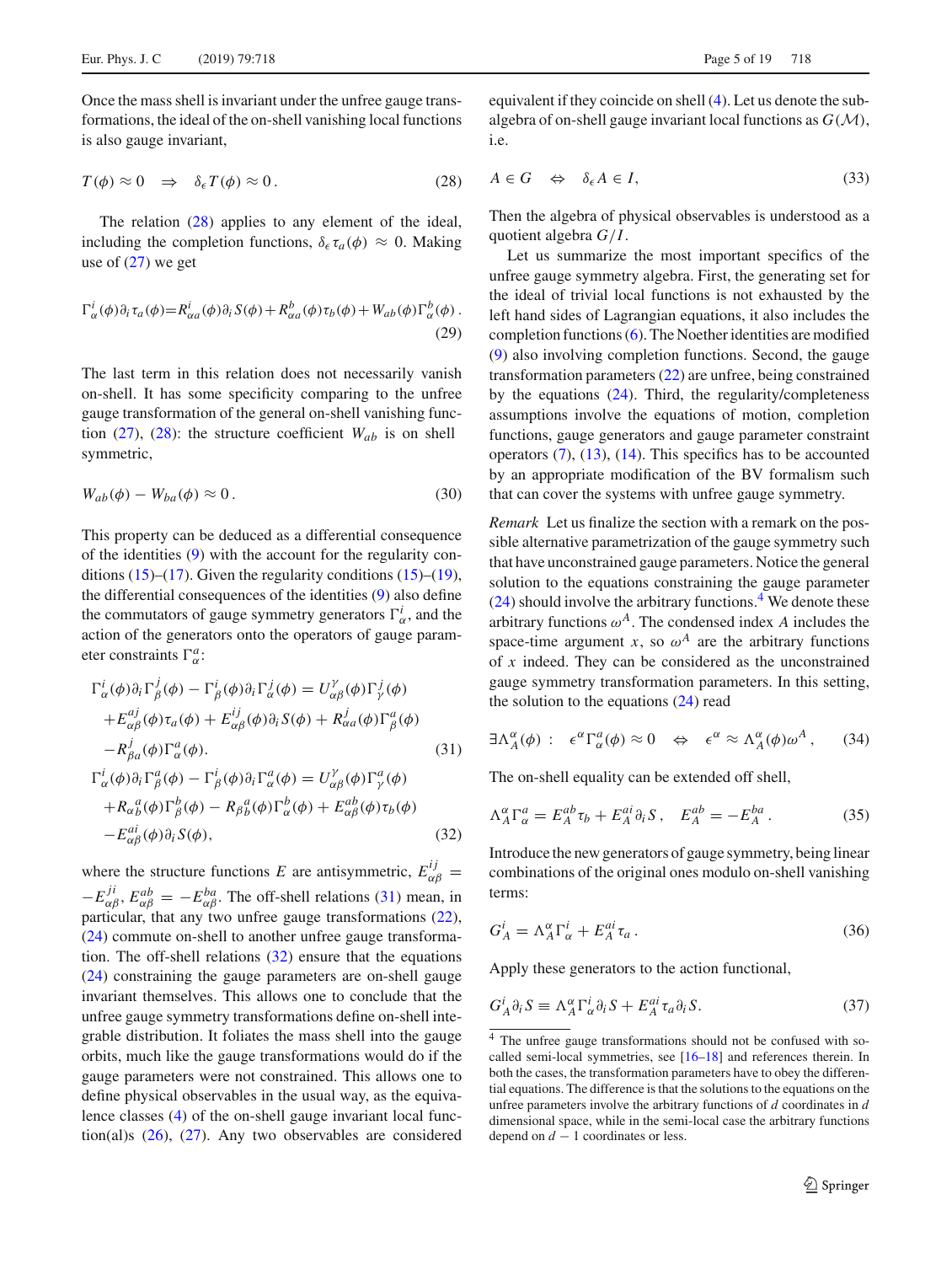The identities [\(9\)](#page-2-2) mean that  $\Gamma^i_\alpha \partial_i S \equiv -\Gamma^a_\alpha \tau_a$ . Substituting that to  $(37)$ , and accounting for  $(35)$ , we see

$$
G_A^i \partial_i S \equiv 0. \tag{38}
$$

<span id="page-5-1"></span>This means, the generators [\(36\)](#page-4-5) define the unconstrained gauge symmetry of the action. Also, notice that the gauge symmetry transformations

$$
\delta_{\omega}\phi^i = G_A^i \omega^a \tag{39}
$$

can be reducible, the symmetry of symmetry can occur. In the article [\[19\]](#page-18-1), it was shown that the unconstrained local parametrization of the gauge symmetry always exists for the linear field theories. This does not mean that any field theory model reduces to regular theory with (maybe reducible) unconstrained gauge symmetry. Even though the gauge symmetry transformations [\(39\)](#page-5-1) involve unconstrained parameters, the completion functions do not disappear from the dynamics. They remain on shell vanishing, and thereby trivial, while they do not reduce to the linear combinations of the Lagrangian equations. So, if one tried to find the BV master action along the usual lines of BV formalism for the regular reducible gauge theory, and ignoring the completion functions, this can result in the contradictions. The matter is that the regularity conditions  $(5)$  are invalid if the the completion functions [\(6\)](#page-2-4) admitted in the theory, while the existence theorem  $[4,5]$  $[4,5]$  $[4,5]$  implies the relations  $(5)$  to hold true for the Lagrangian equations. So, the completion functions can obstruct the existence of the solution to the usual master equation. Furthermore, even if the solution exists, the completion functions will not correspond to the BRST-exact quantities, while they are trivial. This would violate the usual physical interpretation of the BRST cohomology. With this regard, in the next section we consider the construction of the BV formalism for the unfree gauge symmetry algebra with a proper account for the role of completion functions.

#### <span id="page-5-0"></span>**3 Master equation**

Construction of the BV-BRST enbedding for the gauge system begins with the definition of the ghost and anti-field extension of the original set of the fields  $\phi^i$ . Below we provide some reasons for certain ghost/anti-field extension of *M* and formulate the master equation for the action. After that, we shall see that the master equation indeed reproduces the structure relations of the unfree gauge symmetry algebra deduced in the previous section. Then we shall see that the algebra of the gauge invariants of the original theory is mapped to the BRST cohohomology of the BV formalism. In the end of the section, we provide a reinterpretation of the constructed BV formalism in terms of "compensator fields".

In the next section we consider the gauge fixing in the BV formalism. A formal justification of the specific ghost and anti-field set is provided in Sect. [5,](#page-11-0) where we identify the Koszul–Tate differential for the mass shell of the theory with the unfree gauge symmetry and prove the existence theorem for the master equation.

To make the appropriate choice of ghosts and antifields for the theory with unfree gauge algebra, we proceed from the analogy with the BRST embedding of the not necessarily Lagrangian systems [\[6](#page-17-3)[,7](#page-17-4)]. If the theory is defined just by the equations of motion (not necessarily Lagrangian), every equation is assigned with the anti-field whose ghost number is  $-n-1$ , where *n* is the ghost number of the equation. Every generator of gauge identity is also assigned with the anti-field whose ghost number is  $-n-2$ , where *n* is the ghost number of the equations involved in the identity. Every generator of the gauge symmetry is assigned with the ghost whose ghost number is  $k + 1$ , where k is the ghost number of the gauge parameter. Notice that for the non-Lagrangian systems, the gauge symmetries are not necessarily paired with the gauge identities, so the corresponding generators can be different, while in the Lagrangian case the same operator generates both gauge symmetry and gauge identity. In the Lagrangian systems with unfree gauge symmetry, the non-Lagrangian pattern works well for introducing ghosts and anti-fields after two adjustments. The first is that the antifields are to be assigned to every element of the generating set for the ideal of on-shell vanishing local functions. This means, the anti-fields are introduced both for Lagrangian equations  $(1)$  and completion functions  $(6)$ . We denote these anti-fields  $\phi_i^*$  and  $\xi_a^*$ , respectively. The second is that the ghost  $C^{\alpha}$  is assigned to every gauge symmetry generator  $\Gamma^i_{\alpha}$  [\(22\)](#page-3-5) even though the gauge parameters are unfree  $(24)$ . The constraints on the gauge parameters are accounted for by imposing the same constraints on the ghosts:

<span id="page-5-2"></span>
$$
\Gamma^a_\alpha(\phi) C^\alpha = 0. \tag{40}
$$

These equations are not involved in any gauge identity because of  $(15)$ . We treat the equations for ghosts  $(40)$  on an equal footing with the other generating elements of *I*. This means, the anti-field has to be introduced for every ghost constraint  $(40)$ . As the equations  $(40)$  are of the ghost number 1, the anti-fields should be assigned with the ghost number zero. We denote these anti-fields  $\xi^a$ . It does not mean the mere extension to the set of original fields  $\phi^i$ , because the BV formalism also implies one more grading: the resolution degree (also referred to as the anti-ghost number in some literature, e.g. in [\[5\]](#page-17-2)). The anti-field ξ<sup>*a*</sup> has the resolution degree 1, unlike  $\phi^i$ . And finally, the anti-fields  $C^*_{\alpha}$  with ghost number  $-2$  are assigned to the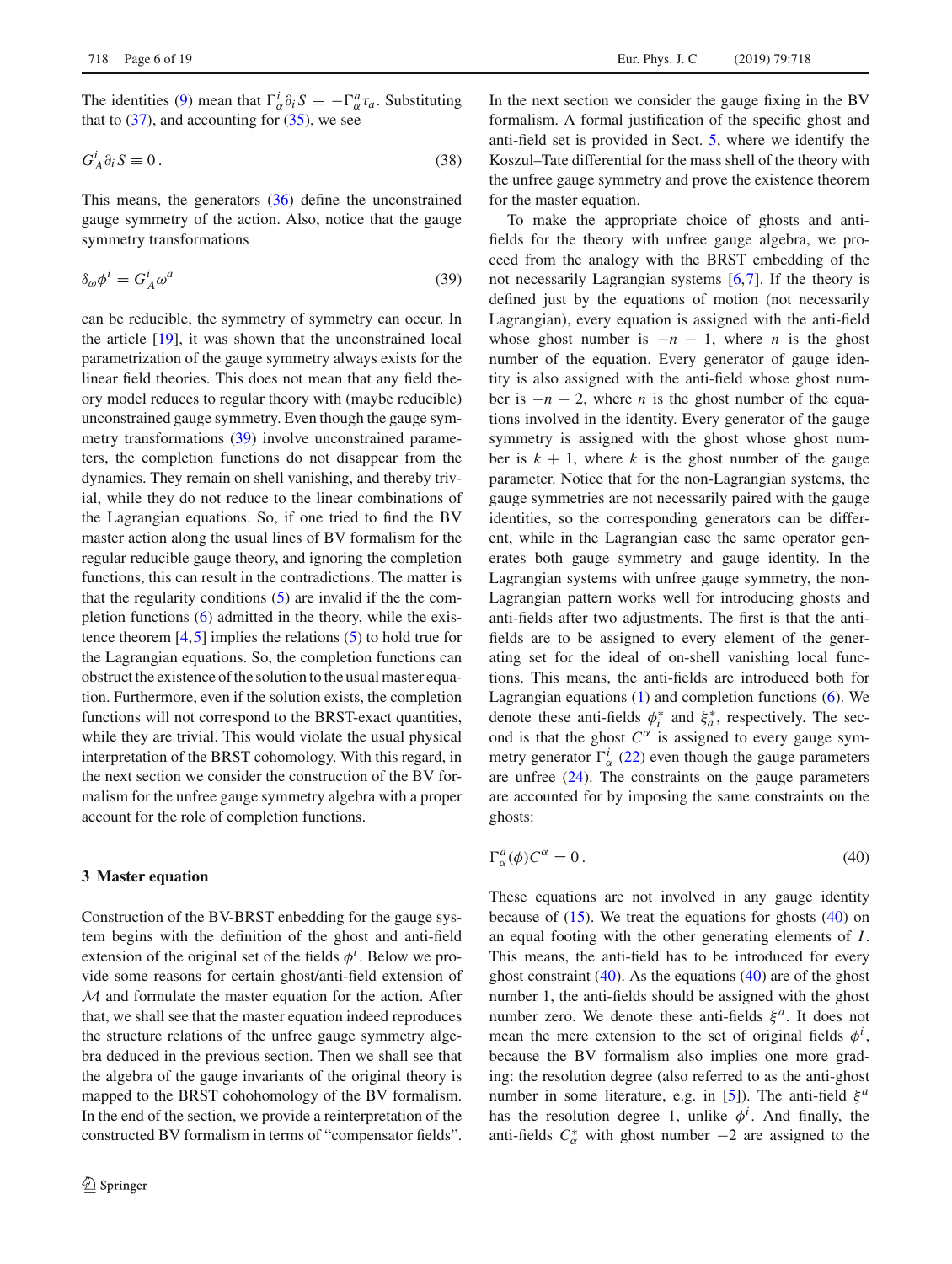<span id="page-6-0"></span>**Table 1** Gradings of fields and anti-fields in a theory with unfree gauge symmetry

| $\phi^{\prime}$ | $\xi^a$ | $C^{\alpha}$ | $\phi_i^*$ | $\xi_a^*$ | ⊸∗<br>$\mathcal{L}_{\alpha}$ |  |
|-----------------|---------|--------------|------------|-----------|------------------------------|--|
|                 |         |              |            |           |                              |  |
|                 |         |              |            |           |                              |  |
|                 |         |              |            |           |                              |  |
|                 |         |              |            |           |                              |  |

modified Noether identities [\(9\)](#page-2-2) alike the Lagrangian theory with unconstrained gauge parameters, even though the identities involve completion functions, unlike the usual case.

Let us introduce the notations for the gradings. The Grassmann parity is denoted  $\varepsilon$ , the ghost number is gh, and the resolution degree is deg. The assigned gradings are arranged in Table [1.](#page-6-0)

It is also convenient to use the collective notation

$$
\varphi^{I} = (\phi^{i}, \xi^{a}, C^{\alpha}), \quad \varphi_{I}^{*} = (\phi_{i}^{*}, \xi_{a}^{*}, C_{\alpha}^{*}). \tag{41}
$$

The ghost number grading of the variables is explained above. Now, we explain the reasons for assigning such resolution degrees to these variables. All the anti-fields paired to the generating elements of the ideal *I* are assigned with the resolution degree 1. It is the same principle as in the gauge theory with unconstrained gauge parameters, with one adjustment: the anti-fields are introduced not only for the original Lagrangian equations  $(1) - \phi_i^*$  $(1) - \phi_i^*$ , but also to the completion functions  $(6) - \xi_a^*$  $(6) - \xi_a^*$ , and to the equations constraining the ghosts  $(40) - \xi^a$  $(40) - \xi^a$ . The anti-fields are also introduced being paired with the Noether identities  $(9) - C^*_{\alpha}$  $(9) - C^*_{\alpha}$ . These are assigned with the resolution degree 2, much alike the theory with unconstrained gauge parameters.

Once the ghosts and anti-fields are introduced, this means we extended the manifold of original fields *M*to a *Z*-graded manifold *M*. The fields  $\varphi$ ,  $\varphi^*$  are considered as coordinates on  $M$ . The original equations of motion [\(1\)](#page-1-1) and the constraints imposed on the ghosts [\(40\)](#page-5-2) define the extended mass shell  $\Sigma \subset \overline{\mathcal{M}}$ ,

$$
\bar{\Sigma} = \{ (\varphi_0, \varphi_0^*) \in \bar{\mathcal{M}} \mid \partial_i S(\phi_0) = 0, C_0^{\alpha} \Gamma_{\alpha}^a(\phi_0) = 0 \}.
$$
 (42)

The algebra of local functions on  $\overline{\mathcal{M}}$  is denoted as  $\overline{R}$ . It includes the ideal of the on-shell vanishing local functions, ¯*I*. The generating set for the ideal consists of the left hand sides of the Lagrangian equations [\(1\)](#page-1-1), completion functions  $(6)$ , and constraints on the ghosts  $(40)$ ,

<span id="page-6-6"></span>
$$
A \in \overline{I} \iff A = A^{i}(\varphi, \varphi^{*})\partial_{i}S + A^{a}(\varphi, \varphi^{*})\tau_{a}
$$
  
+
$$
A_{a}(\varphi, \varphi^{*})C^{\alpha}\Gamma_{\alpha}^{a}.
$$
 (43)

The classical theory is Lagrangian because the original mass shell is defined as a stationary surface of the action,

even though the ideal  $\bar{I}$  is not spanned by the left hand sides of Lagrangian equations. So, we are going to construct the BRST formalism in the Lagrangian BV form, representing the BRST differential as the anti-bracket with the master action  $S(\varphi, \varphi^*)$ .

Then, the first question is the definition of the antibracket for the local function(al)s  $A(\varphi, \varphi^*)$ . The set of fields [\(41\)](#page-6-1) involves a pair of the anti-fields  $\xi^a$ ,  $\xi^*_a$  that does not have a counterpart in the theories without constraints on the gauge parameters, while all the other (anti-)fields have. As these variables are dual to each other, we find it natural to consider them as conjugate with respect to the anti-bracket. In the BV formalism, where the ghosts are unconstrained, once the variable has the positive resolution degree, being anti-field, the conjugate field always has zero degree. Both  $\xi$  and  $\xi^*$ are the anti-fields carrying positive degree, while they are conjugate to each other. As we shall see, this does not lead to any contradiction, though it may seem unusual. The other variables are naturally split into the conjugate pairs alike their counterparts in the BV formalism of the gauge theory without constraints onto parameters. All these reasons lead us to adopt the canonical anti-bracket with  $\varphi^I$  being conjugate to  $\varphi_I^*$ :

<span id="page-6-5"></span><span id="page-6-1"></span>
$$
(A, B) = \frac{\partial^R A}{\partial \varphi^I} \frac{\partial^L B}{\partial \varphi_I^*} - \frac{\partial^R A}{\partial \varphi_I^*} \frac{\partial^L B}{\partial \varphi^I}, \quad \varphi^I = (\phi^i, \xi^a, C^\alpha),
$$
  

$$
\varphi_I^* = (\phi_i^*, \xi_a^*, C_\alpha^*).
$$
 (44)

The antibracket is Grassmann odd and it shifts the ghost number by one:

$$
gh((A, B)) = gh(A) + gh(B) + 1, \quad \varepsilon((A, B)) = \varepsilon(A) + \varepsilon(B) + 1.
$$
\n(45)

The bracket is inhomogeneous with respect to the resolution degree.

<span id="page-6-2"></span>The master action  $S(\varphi, \varphi^*)$  is defined as an expansion with respect to the resolution degree

$$
S = \sum_{k=0} S_k, \quad gh(S_k) = \varepsilon(S_k) = 0, \quad \deg(S_k) = k,
$$
\n(46)

<span id="page-6-3"></span>i.e. it is the graded expansion in the anti-fields  $\xi^a$ ,  $\xi^*_a$ ,  $\phi^*_i$ ,  $C^*_\alpha$ . The initial term in this expansion is the original action

$$
S_0 = S(\phi). \tag{47}
$$

Given the grading restrictions [\(46\)](#page-6-2), the most general first and second resolution degree terms read

<span id="page-6-4"></span>
$$
S_1 = \tau_a \xi^a + (\phi_i^* \Gamma_\alpha^i + \xi_a^* \Gamma_\alpha^a) C^\alpha, \tag{48}
$$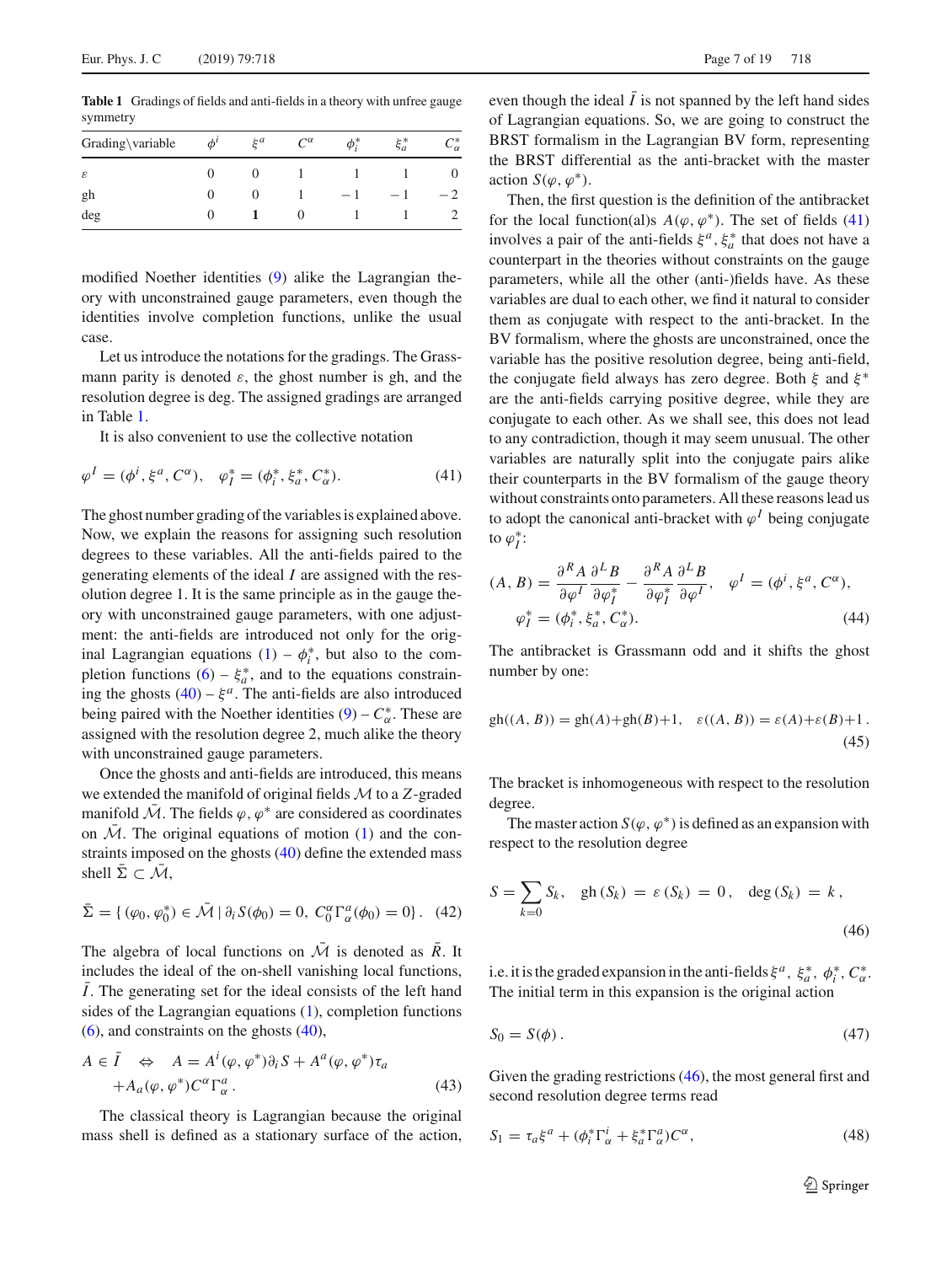$$
S_2 = \frac{1}{2} (C_{\gamma}^* U_{\alpha\beta}^{\gamma} + \phi_j^* \phi_i^* E_{\alpha\beta}^{ij} + 2\xi_a^* \phi_i^* E_{\alpha\beta}^{ia} + \xi_b^* \xi_a^* E_{\alpha\beta}^{ab}) C^{\alpha} C^{\beta}
$$

$$
-\xi^b (\phi_i^* R_{b\alpha}^i + \xi_a^* R_{b\alpha}^a) C^{\alpha} - \frac{1}{2} \xi^b \xi^a W_{ab}, \tag{49}
$$

where all the expansion coefficients  $\tau$ ,  $\Gamma$ ,  $U$ , etc., can depend on the original fields  $\phi$ . The notations for the coefficients coincide with the corresponding structure functions in the relations of the unfree gauge symmetry algebra deduced in the previous section. It is not an abuse of notation. The structures with identical notation coincide indeed, as we shall see soon.

<span id="page-7-1"></span>The master action  $(46)$  is defined by the BV master equation

$$
(S, S) = 0.\t\t(50)
$$

The solution to the master equation can be iteratively sought for by expanding the left hand side with respect to the resolution degree. The first two orders of the expansion of the equation involve only the first three orders of the master action, i.e. [\(47\)](#page-6-3), [\(48\)](#page-6-4), [\(49\)](#page-6-4). Explicitly, this reads

<span id="page-7-0"></span>
$$
(S, S)0 = 2(\Gamma_{\alpha}^{a} \partial_{i} S + \Gamma_{\alpha}^{a} \tau_{a})C^{\alpha} = 0,
$$
\n
$$
(S, S)1 = 2\xi^{a}(\Gamma_{\alpha}^{i} \partial_{i} \tau_{a} - R_{\alpha a}^{i} \partial_{i} S - R_{\alpha a}^{b} \tau_{b} - W_{ab} \Gamma_{\alpha}^{b})C^{\alpha}
$$
\n
$$
-C^{\alpha}C^{\beta}(\phi_{i}^{*}(\Gamma_{\alpha}^{j} \partial_{j}\Gamma_{\beta}^{i} - \Gamma_{\beta}^{j} \partial_{j}\Gamma_{\alpha}^{i} - U_{\alpha\beta}^{y} \Gamma_{\gamma}^{i} - R_{\alpha a}^{i} \Gamma_{\beta}^{a}
$$
\n
$$
+ R_{\beta a}^{i} \Gamma_{\alpha}^{a} - E_{\alpha \beta}^{j i} \partial_{j} S - E_{\alpha \beta}^{i} \tau_{a})
$$
\n
$$
- \xi_{a}^{*}(\Gamma_{\alpha}^{j} \partial_{j}\Gamma_{\beta}^{a} - \Gamma_{\beta}^{j} \partial_{j}\Gamma_{\alpha}^{a} - U_{\alpha \beta}^{y} \Gamma_{\gamma}^{a} - R_{\alpha b}^{a} \Gamma_{\beta}^{b}
$$
\n
$$
+ R_{\beta b}^{a} \Gamma_{\alpha}^{b} + E_{\alpha \beta}^{j a} \partial_{j} S - E_{\alpha \beta}^{ab} \tau_{b}) = 0.
$$
\n
$$
(52)
$$

The coefficients at all the independent monomials of the ghosts and anti-fields should be set to zero separately. In this way, we see that the zero order of the master equation expansion  $(51)$  is equivalent to the modified Noether identities  $(9)$ of unfree gauge symmetry algebra. The first order expansion of the master equation  $(52)$  is equivalent to the structure relations [\(29\)](#page-4-6), [\(31\)](#page-4-1), [\(32\)](#page-4-1) of the unfree gauge symmetry algebra. One can see that the set of the ghosts and anti-fields of Table [1,](#page-6-0) and the boundary conditions [\(47\)](#page-6-3), [\(48\)](#page-6-4) for the master action, lead to the solution of the master equation  $(50)$ such that indeed corresponds to the theory with unfree gauge symmetry algebra. The solution to the master equation [\(50\)](#page-7-1) exists in all the orders with respect to the resolution degree as we shall see in Sect. [5.](#page-11-0)

<span id="page-7-4"></span>Once the master action is constructed, it defines the BRST differential

$$
sA = (A, S). \tag{53}
$$

<span id="page-7-2"></span>*s* squares to zero because of the master equation [\(50\)](#page-7-1) and Jacobi identity for the anti-bracket. It is Grassmann odd vector field of the ghost number 1,

$$
s^2 = 0, \quad gh(s) = 1, \quad \varepsilon(s) = 1.
$$
 (54)

The BRST differential can be expanded with respect to the resolution degree

<span id="page-7-3"></span>
$$
s = \delta + \gamma + \stackrel{(1)}{s} \dots, \quad \deg \delta = -1, \quad \deg \gamma = 0, \quad \deg \stackrel{(1)}{s} = 1.
$$
 (55)

<span id="page-7-6"></span>As a consequence of [\(54\)](#page-7-2), for the lower order terms of the expansion [\(55\)](#page-7-3) we have

$$
s^{2} = 0 \Rightarrow \delta^{2} = 0, \ \delta\gamma + \gamma\delta = 0, \ \gamma^{2} + (\delta^{(1)}_{s} + \delta^{(1)}_{s}) = 0, \ \dots
$$
\n(56)

<span id="page-7-5"></span>As one can see,  $\delta$ , being lowest resolution degree component of the BRST differential *s*, squares to zero, so it is a differential in itself. Explicitly,  $\delta$  reads

$$
\delta A = -\frac{\partial^R A}{\partial \phi_i^*} \partial_i S - \frac{\partial^R A}{\partial \xi_a^*} \tau_a + \frac{\partial^R A}{\partial C_{\alpha}^*} \left( \phi_i^* \Gamma_\alpha^i + \xi_a^* \Gamma_\alpha^a \right) + \frac{\partial^R A}{\partial \xi^a} \Gamma_\alpha^a C^\alpha \,. \tag{57}
$$

It squares to zero, and this is equivalent to the modified Noether identities [\(9\)](#page-2-2),

$$
\delta^2 A = -\frac{\partial^R A}{\partial C^*_{\alpha}} \left( \Gamma^j_{\alpha} \partial_j S + \Gamma^a_{\alpha} \tau_a \right) = 0. \tag{58}
$$

The differential  $\delta$  can be understood as a Koszul–Tate resolution for the ideal  $\bar{I}$  because of the two reasons. The first, any on-shell vanishing function of zero resolution degree is obviously δ-exact

$$
deg A = 0, A \in \overline{I} \Leftrightarrow A \equiv A^{i}(C, \phi)\partial_{i}S
$$
  
+  $A^{a}(C, \phi)\tau_{a} + A_{a}(\phi, C)\Gamma_{\alpha}^{a}C^{\alpha} \equiv \delta B,$  (59)

where  $B = A^a \xi_a^* + A_a \xi^a + A^i \phi_i^*$ . The second,  $\delta$  is acyclic in the strictly positive resolution degree, i.e. the cohomology of  $\delta$  is exhausted by zero resolution degree. This issue is addressed in Sect. [5.](#page-11-0) These two facts allow one to iteratively find all the higher orders of the master action by the HPT method.

Zero resolution degree contribution to the BRST differential [\(55\)](#page-7-3) explicitly reads

$$
\gamma A = \frac{\partial^R A}{\partial \phi^i} C^{\alpha} \Gamma^i_{\alpha} + \frac{1}{2} \frac{\partial^R A}{\partial C^{\gamma}} U^{\gamma}_{\alpha \beta} C^{\alpha} C^{\beta}
$$
  
+ 
$$
\frac{\partial^R A}{\partial \xi^a} ((\phi_i^* E^{ia}_{\alpha \beta} - \xi_b^* E^{ab}_{\alpha \beta}) C^{\alpha} C^{\beta} - \xi_b R^b_{\alpha a} C^{\alpha})
$$
  
- 
$$
\frac{\partial^R A}{\partial \phi_i^*} (\xi^a \partial_i \tau_a + (\phi_j^* \partial_i \Gamma^j_{\alpha} + \xi_a^* \partial_i \Gamma^a_{\alpha}) C^{\alpha})
$$
  
+ 
$$
\frac{\partial^R A}{\partial \xi_a^*} ((\phi_i^* R^i_{\alpha b} + \xi_a^* R^a_{\alpha b}) C^{\alpha} + \xi^b W_{ab})
$$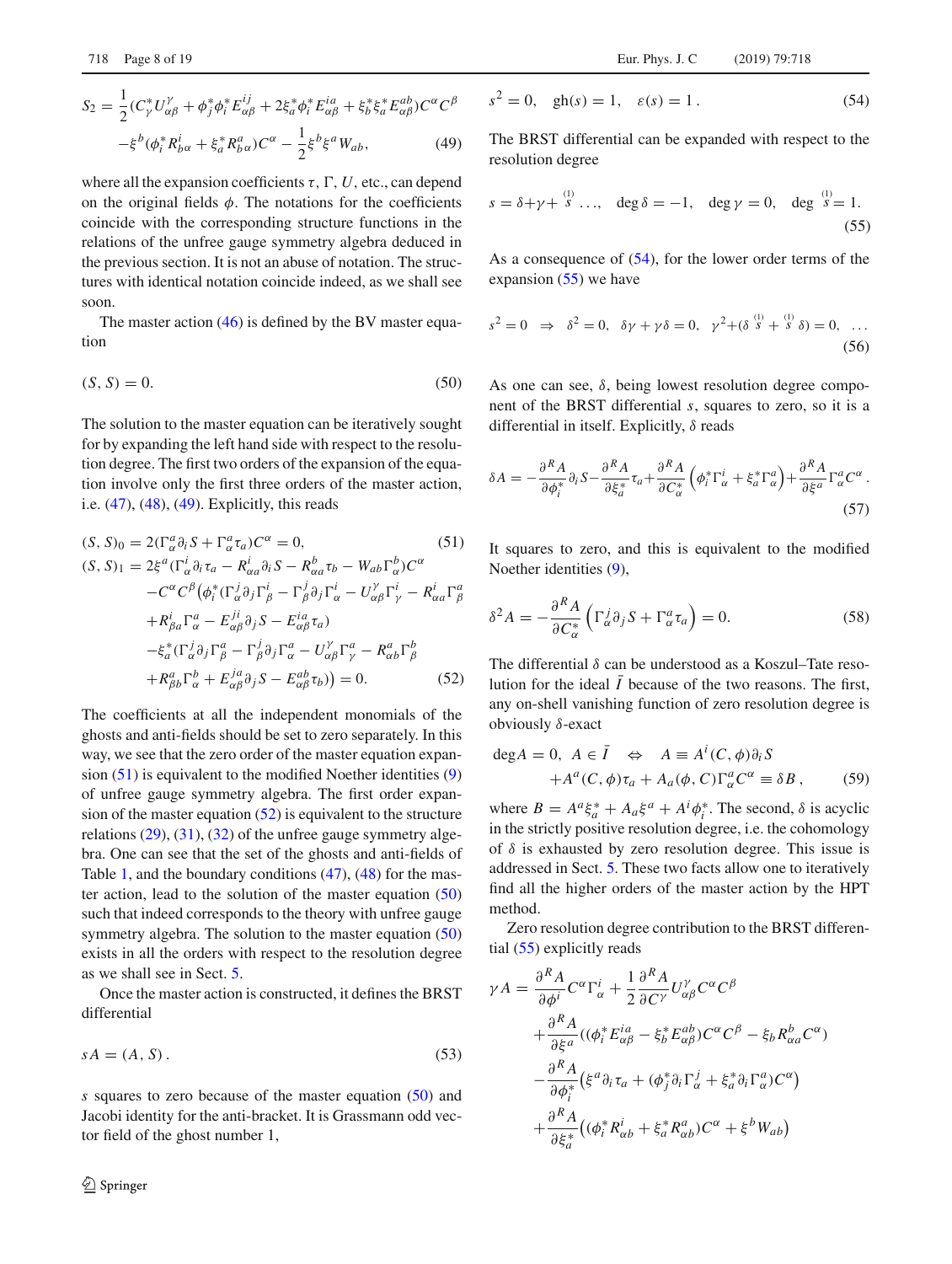It can be considered as a modification of the longitudinal differential of the usual gauge theory where the constraints [\(40\)](#page-5-2) are not imposed on the ghosts. Because of [\(54\)](#page-7-2), [\(55\)](#page-7-3)  $\gamma$ should anti-commute with  $\delta$ . Explicitly, this reads

$$
(\delta \gamma + \gamma \delta) A = -\frac{\partial^R A}{\partial \phi_i^*} \partial_i (\Gamma_\alpha^i \partial_i S + \Gamma_\alpha^a \tau_a) C^\alpha
$$
  

$$
- \frac{\partial^R A}{\partial \xi_a^*} (\Gamma_\alpha^i \partial_i \tau_a - R_{\alpha a}^i \partial_i S - R_{\alpha a}^b \tau_b - W_{ab} \Gamma_\alpha^b) C^\alpha
$$
  

$$
+ \frac{1}{2} \frac{\partial^R A}{\partial \xi^a} (\Gamma_\alpha^i \partial_i \Gamma_\beta^a - \Gamma_\beta^i \partial_i \Gamma_\alpha^a - U_{\alpha \beta}^\gamma \Gamma_\gamma^a - R_{\alpha b}^a \Gamma_\beta^b
$$
  

$$
+ R_{\beta b}^a \Gamma_\alpha^b - E_{\alpha \beta}^i \partial_i S - E_{\alpha \beta}^a \tau_b) C^\alpha C^\beta
$$
  

$$
- \frac{\partial^R A}{\partial C_\alpha^*} \left[ \xi^a (\Gamma_\alpha^i \partial_i \tau_a - R_{\alpha a}^i \partial_i S - R_{\alpha a}^b \tau_a - W_{ab} \Gamma_\alpha^b) C^\alpha
$$
  

$$
+ \phi_i^* (\Gamma_\alpha^i \partial_j \Gamma_\beta^i - \Gamma_\beta^j \partial_j \Gamma_\alpha^i - U_{\alpha \beta}^\gamma \Gamma_\gamma^i - R_{\alpha b}^i \Gamma_\beta^b + R_{\beta b}^i \Gamma_\beta^b
$$
  

$$
- E_{\alpha \beta}^{ij} \partial_j S + E_{\alpha \beta}^{ia} \tau_a)
$$
  

$$
+ \xi_a^* (\Gamma_\alpha^j \partial_j \Gamma_\beta^a - \Gamma_\beta^j \partial_j \Gamma_\alpha^a - U_{\alpha \beta}^\gamma \Gamma_\gamma^a - R_{\alpha b}^a \Gamma_\alpha^b + R_{\beta b}^a \Gamma_\alpha^b
$$
  

$$
+ E_{\alpha \beta}^{ia} \tau_a - E_{\alpha \beta}^{ab} \partial_i S) \right] = 0, \qquad (61)
$$

The anti-commutator vanishes because of the modified Noether identities [\(9\)](#page-2-2), and structure relations of the unfree gauge symmetry algebra [\(29\)](#page-4-6), [\(31\)](#page-4-1), [\(32\)](#page-4-1).

Once the BRST differential [\(53\)](#page-7-4) has been constructed such that properly accounts for the completion functions [\(6\)](#page-2-4) and constraints on the gauge parameters [\(24\)](#page-3-6), one can expect that the physical observables of the theory are defined in the usual way, as the BRST cohomomology classes of the local function(al)s on  $\overline{\mathcal{M}}$  of the ghost number zero

$$
H^{0}(s) = Ker(s)/Im(s) = \{A \in \bar{R}(\bar{\mathcal{M}}) \mid sA = 0; \text{ g}hA = 0; A \sim A', A - A' = sB\}.
$$
 (62)

In the original theory, the algebra physical observables is understood as the quotient of the subalgebra of on-shell gauge invariant local function(al)s [\(33\)](#page-4-7) with respect to the ideal of the on-shell vanishing local function(al)s. This is alike the theories with unconstrained gauge parameters. The specifics of the case of unfree gauge symmetry is that the gauge invariance relations [\(27\)](#page-3-7) involve the completion functions and gauge parameter constraint operators. These structures do not have any analogue in the theories with unconstrained gauge parameters. So, the question is to verify the isomorphism between the set of nontrivial gauge invariants of the original theory  $G/I$  and BRST cohomology  $H^0(s)$ . Cohomological proof of the isomorphism is provided in Sect. [5.](#page-11-0) Here, we just demonstrate the explicit iterative construction of the BRST invariant corresponding to gaugeinvariant up to

<span id="page-8-0"></span>the first order with respect to the resolution degree. Consider the expansion

$$
\mathcal{O}(\varphi, \varphi^*) = \sum_{k=0}^{(k)} \mathcal{O}, \quad \deg \mathcal{O} = k, \quad \text{gh } \mathcal{O} = 0,
$$
 (63)

<span id="page-8-2"></span>where  $\mathcal{O} = O(\phi)$  is the gauge invariant of the original theory  $(27)$ . Given the expansions  $(55)$  and  $(63)$ , the BRST invariance requirement connects the order  $k + 1$  with the lower orders of the invariant:

$$
s\mathcal{O} = 0 \iff \delta \stackrel{(k+1)}{\mathcal{O}} + \gamma \stackrel{(k)}{\mathcal{O}} = -\sum_{m=1}^{k} \stackrel{(m)}{s} \stackrel{(k-m)}{\mathcal{O}}, \quad k = 0, 1, 2, \dots
$$
\n(64)

Consider the most general expression for  $\mathcal{O}(\varphi, \varphi^*)$  up to the first order in the resolution degree

<span id="page-8-3"></span> $(1)$ 

<span id="page-8-1"></span>
$$
\mathcal{O}(\varphi, \varphi^*) = O(\phi) + \overset{(1)}{\mathcal{O}} + \cdots
$$
  
= 
$$
O(\phi) + C^{\alpha} \left( V_{\alpha}^i \phi_i^* + V_{\alpha}^a \xi_a^* \right) + W_a \xi^a + \cdots
$$
 (65)

Substitution of the ansatz  $(65)$  into the expansion  $(64)$  leads to the following expression in the leading order

$$
\delta \stackrel{(1)}{\mathcal{O}} + \gamma \stackrel{(0)}{\mathcal{O}} = C^{\alpha} \left( V_{\alpha}^i \partial_i S + V_{\alpha}^a \tau_a + W_a \Gamma_{\alpha}^a + \Gamma_{\alpha}^i \partial_i O \right) = 0. \tag{66}
$$

This relation is obeyed by virtue of the gauge invariance condition for the local function  $O(\phi)(27)$  $O(\phi)(27)$  upon identification of the expansion coefficients  $V^i_\alpha$ ,  $V^a_\alpha$ ,  $W_a$ ,  $\Gamma^a_\alpha$ ,  $\Gamma^i_\alpha$  for  $\overset{(1)}{\mathcal{O}}$  in the relation [\(65\)](#page-8-1) with the corresponding structure functions in the relation [\(27\)](#page-3-7).

So, any gauge invariant local function(al)  $O(\phi)$  can be extended to the BRST invariant function(al) at least up to the first order with respect to the resolution degree. The extension has a natural ambiguity of the  $\delta$ -exact terms. This precisely corresponds to the equivalence relations [\(4\)](#page-2-8) for the local function [\(4\)](#page-2-8). So, one can see that the algebra of physical observables of original theory  $G/I$  [\(33\)](#page-4-7) is indeed isomorphic to the BRST cohomology  $H^0(s)$  of zero ghost number to the first order in resolution degree. The higher orders exist, and they all can be iteratively constructed by the HPT method. This is explained in Sect. [5.](#page-11-0) Let us make one more remark concerning the solution to master equation. The variable  $\xi^a$ has zero ghost number, and it is Grassmann even if the gauge parameters are even while it has the resolution degree one. This means, the expansion can be infinite in  $\xi^a$ . It might seem not a plausible iterative procedure for solving the master equation once it does not terminate in the final number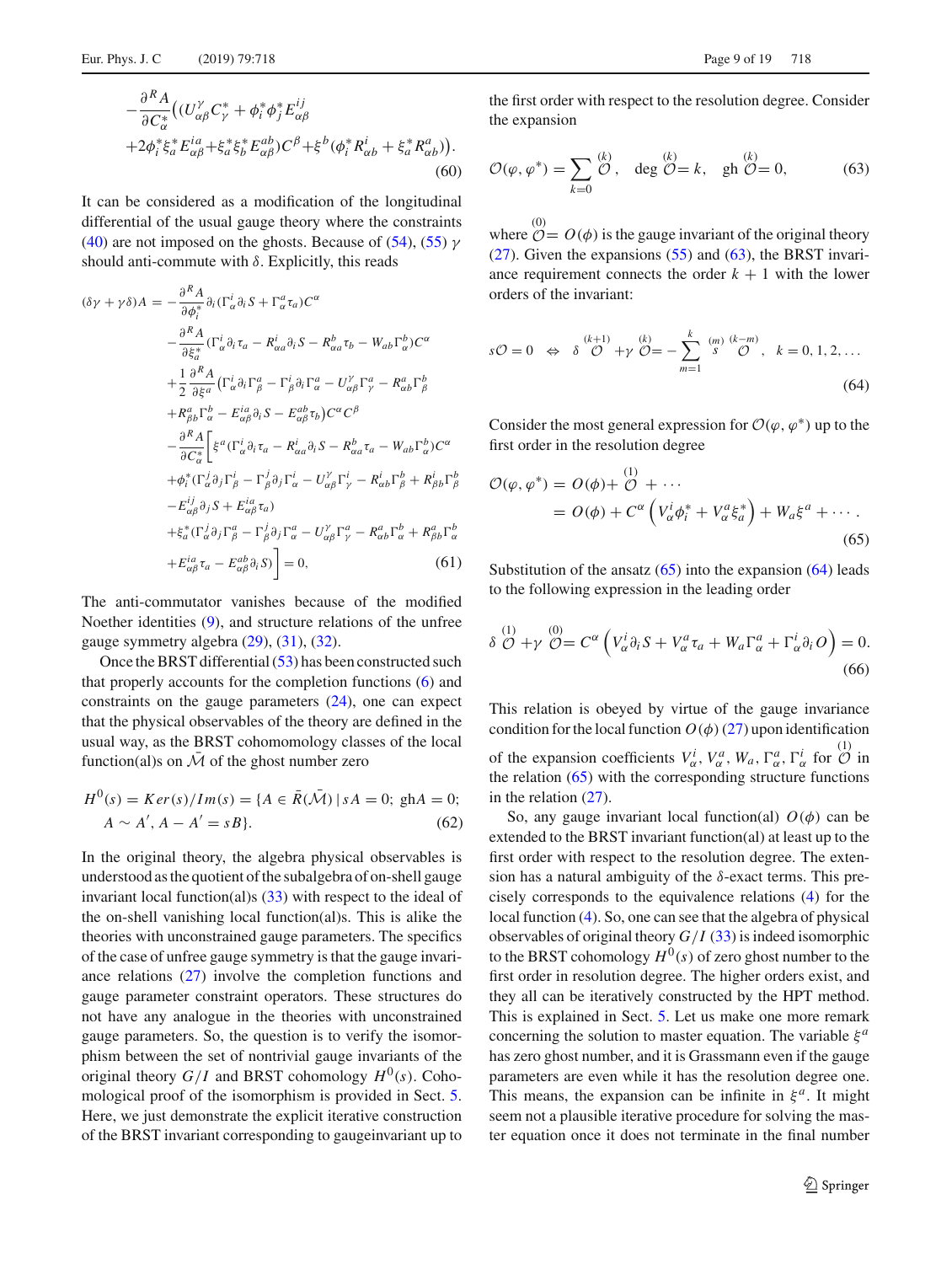of iterations. In fact, one can avoid explicitly finding all the orders in  $\xi^a$ . As we shall see in the next section,  $\xi^a$  can be always fixed by an appropriate choice of gauge conditions, so only the first orders in  $\xi^a$  can matter.

*Remark* Let us finalize the section by the remark on possible re-interpretation of the constructed BV-BRST formalism for the original theory with unfree gauge symmetry algebra. Let us consider the solution  $S(\varphi, \varphi^*)$  of BV master equation [\(50\)](#page-7-1) for the theory with unfree gauge symmetry algebra once it has been already constructed with the boundary conditions [\(47\)](#page-6-3), [\(48\)](#page-6-4). If we formally changed the resolution degree of  $\xi^a$ from one to zero, this solution would remain a solution to the equation [\(50\)](#page-7-1), because the definition of the anti-bracket [\(44\)](#page-6-5) does not involve the resolution degree. Then, with respect to the modified resolution degree, the first two orders read of the master action

<span id="page-9-1"></span>
$$
S(\varphi, \varphi^*) = S'(\phi, \xi) + C^{\alpha} R_{\alpha}^{i}(\phi, \xi) \phi_i^* + R_{\alpha}^{a}(\phi, \xi) \xi_a^* + \cdots
$$
\n(67)

This can be considered just as the master action for the theory of the fields  $\phi$ ,  $\xi$  with the action  $S'(\phi, \xi)$  and gauge symmetry generators  $R_{\alpha}$ . As a consequence of the master equation [\(50\)](#page-7-1) obeyed by  $S(\varphi, \varphi^*)$ , the action  $S'(\varphi, \xi)$  [\(67\)](#page-9-1) is invariant under the gauge transformations

<span id="page-9-2"></span>
$$
\delta_{\epsilon}\phi^{i} = \epsilon^{\alpha} R_{\alpha}^{i}(\phi, \xi), \quad \delta_{\epsilon}\xi^{a} = \epsilon^{\alpha} R_{\alpha}^{a}(\phi, \xi), \tag{68}
$$

$$
\delta_{\epsilon} S' \equiv 0 \quad \forall \epsilon^{\alpha} \,. \tag{69}
$$

Notice that the gauge parameters of the transformations [\(68\)](#page-9-2) are not constrained by any equations, it is the usual gauge symmetry. With this regard, the inclusion of the anti-fields  $\xi^a$  to the equations constraining the ghosts [\(40\)](#page-5-2) can be reinterpreted as inclusion of the compensator fields. By extending the set of original fields with the compensators, the original theory with the action  $S(\phi)$ , modified Noether identities [\(9\)](#page-2-2), and the unfree gauge symmetry [\(22\)](#page-3-5), [\(24\)](#page-3-6) is converted into the theory of the original fields  $\phi$  and compensators  $\xi$ with the unconstrained gauge symmetry parameters [\(68\)](#page-9-2). It is instructive to expand the action  $S'(\phi, \xi)$  and the gauge generators  $R_{\alpha}(\phi, \xi)$  [\(68\)](#page-9-2) in the power series with respect to the compensator fields  $\xi^a$ . The lower orders can be seen of the expansion from  $(47)$ – $(49)$ :

<span id="page-9-3"></span>
$$
S'(\phi, \xi) = S(\phi) + \tau_a(\phi)\xi^a - \frac{1}{2}W_{ab}(\phi)\xi^a\xi^b + \dots, \quad (70)
$$

$$
R_{\alpha}^{i}(\phi, \xi) = \Gamma_{\alpha}^{i}(\phi) + R_{\alpha a}^{i}(\phi)\xi^{a} + \dots,
$$
  
\n
$$
R_{\alpha}^{a}(\phi, \xi) = \Gamma_{\alpha}^{a}(\phi) + R_{\alpha b}^{a}\xi^{b} + \dots
$$
\n(71)

All the expansion coefficients for the action and the gauge generators are defined by the unfree gauge symmetry algebra structures described in Sect. [2.](#page-1-3) In particular,  $\tau_a$  are the completion functions [\(6\)](#page-2-4); *Wab* are the structure coefficients in the

relation [\(29\)](#page-4-6);  $\Gamma^i_\alpha$ ,  $\Gamma^a_\alpha$  are defined by the modified Noether identities transformations [\(9\)](#page-2-2) and play the roles of generators of unfree gauge symmetry transformations [\(22\)](#page-3-5) and gauge parameter constraint operators [\(24\)](#page-3-6); the coefficients  $R^i_{\alpha a}$ ,  $R^a_{\alpha b}$  are the structure functions in the commutation relations of the unfree gauge algebra  $(31)$ ,  $(32)$ . So, by introduction of the compensator fields  $\xi^a$ , the completion functions and the related structure functions are absorbed by the action *S* , while the gauge parameter constraint operators and related structures are absorbed by the gauge generators of the extended theory. All the higher orders of the expansion [\(70\)](#page-9-3), [\(71\)](#page-9-3) exist, because the master equation has a solution.

The conversion of the theory with the unfree gauge symmetry parameters into an equivalent theory with extended set of fields, and without constraints on the gauge parameters is analogous to some extent to the conversion of the second class constraints into the first class ones [\[20](#page-18-2)[,21](#page-18-3)], or to inclusion of the Stückelberg fields. The difference is that the second class constraints are absorbed by the first class ones, while in the theories with unfree gauge parameters, the operators of gauge parameter constraint operators are absorbed by the gauge generators, and the completion functions are absorbed by the action. One more common feature is that the HPT in both cases involves the conjugate variables such that have non-zero resolution degree, though in the conversion of Hamiltonian constraints the bracket is even, while in the unfree gauge theory it is odd.

From the viewpoint of the re-interpretation of the antifields  $\xi^a$  as compensators, it is clear that the gauge conditions can be imposed such that fix  $\xi^a$ , and even force them to vanish. With these gauge imposed, it becomes unnecessary to explicitly find all the orders in  $\xi$ . It becomes sufficient to explicitly know the first order in  $\xi$ , once the higher orders can be excluded from the gauge fixed BRST invariant action by an appropriate gauge condition.

#### <span id="page-9-0"></span>**4 Gauge fixing**

In this section, we briefly consider the gauge fixing procedure in the BV formalism of the theories with unfree gauge symmetry algebra.

The field-anti-field manifold  $\overline{\mathcal{M}}$  (see the Table [1\)](#page-6-0) has a structure of the odd cotangent bundle, and it is equipped with the canonical anti-bracket [\(44\)](#page-6-5). From this viewpoint, it is the usual setup of the BV formalism. With this regards, the gauge fixing should mean the choice of the Lagrangian surface in  $\overline{\mathcal{M}}$ . It is defined by the equations

<span id="page-9-4"></span>
$$
\varphi_I^* = \frac{\partial \Psi}{\partial \varphi^I}, \quad \text{gh}(\Psi) = -1, \quad \varepsilon(\Psi) = 1.
$$
 (72)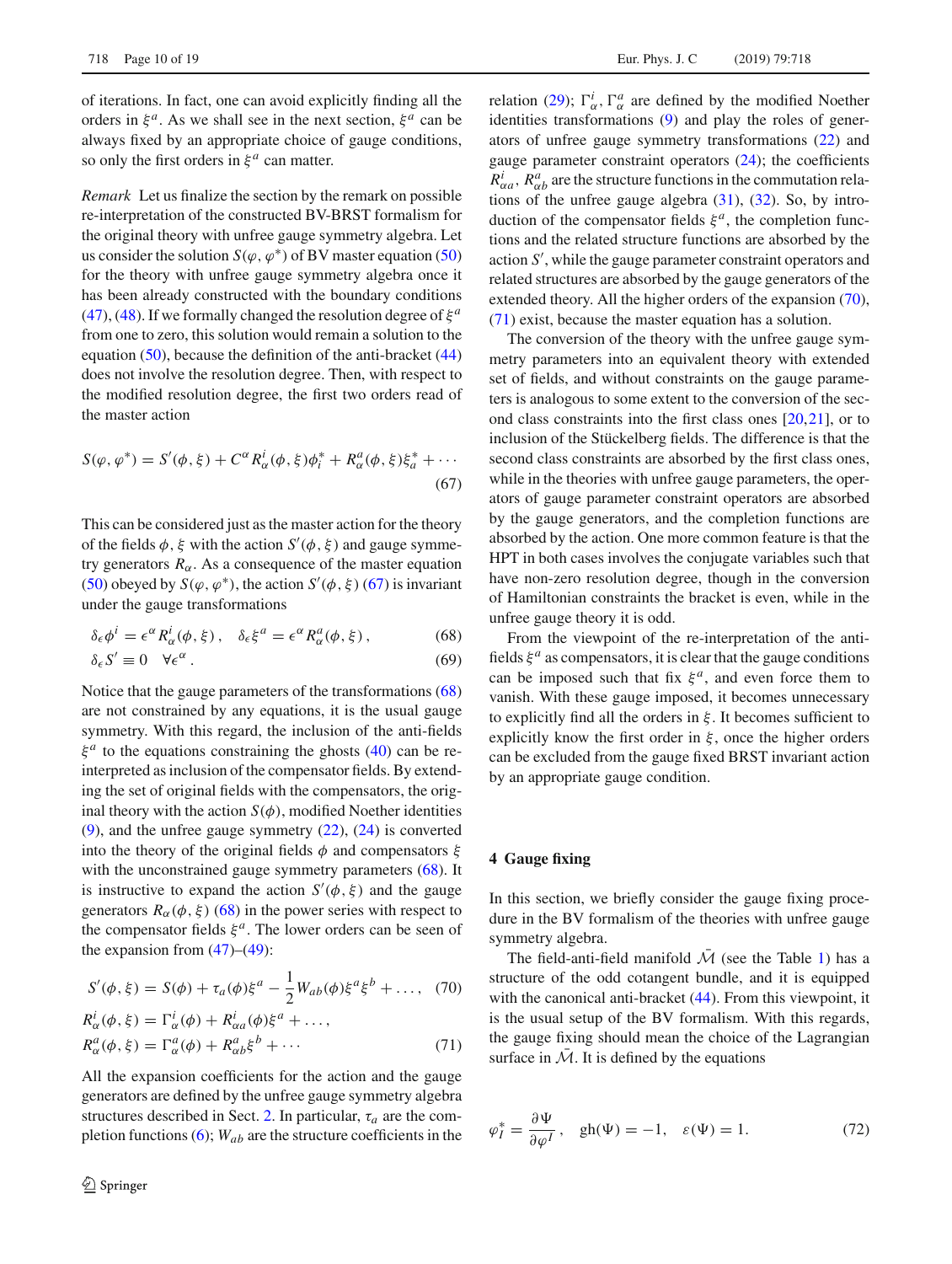The gauge fermion  $\Psi$  involves the gauge fixing conditions imposed on the original fields and ghosts of so called nonminimal sector which are cohomologically trivial. The gauge invariance of the path integral is guaranteed by its independence from the choice of  $\Psi$ .

Let us first discuss the options of imposing the gauge fixing conditions on the original fields, and then turn to introducing the ghosts of non-minimal sector.

In principle, one can choose the gauge fixing conditions proceeding from the interpretation of the BV formalism for the unfree gauge theory as the BV theory of the equivalent gauge field theory of the original fields and the compensators and with unconstrained gauge parameters. Then, the independent gauge fixing conditions  $\chi^{\alpha}(\phi, \xi)$  are imposed on the original fields and the compensators

<span id="page-10-0"></span>
$$
\chi^{\alpha}(\eta) = 0, \quad A = (i, a), \quad \eta^{A} = (\phi^{i}; \xi^{a}),
$$

$$
\det \left( \Gamma_{\alpha}^{A} \frac{\partial \chi^{\beta}}{\partial \eta^{A}} \right) \Big|_{\xi=0} \neq 0.
$$
 (73)

The expression det  $\left(\Gamma^A_{\alpha}\frac{\partial \chi^{\beta}}{\partial \eta^A}\right)$  is the FP determinant of the gauge transformations  $(68)$ ,  $(71)$  evaluated at the point where the compensator fields vanish. Notice that the gauge transformations [\(68\)](#page-9-2), [\(71\)](#page-9-3) essentially affect the compensator fields  $\xi^a$  in the sense that the gauge orbits are inevitably transverse to the level surface of the compensators  $\xi^a$ . This is seen from the explicit form of the transformation  $(68)$ ,  $(71)$  and irreducibility conditions for the operators of the gauge parameter constraints  $(15)$ . This means, the gauge conditions  $(73)$ implicitly fix  $\xi^a$ , i.e.  $\chi^{\alpha}(\phi, \xi) \approx 0 \Rightarrow \xi^a \approx f^a(\phi)$ . This is much alike the gauge fixing in the theory with the gauge invariance such that includes the Stückelberg symmetry: the gauge conditions should fix the Stückelberg fields, at least implicitly. To make the immediate contact with the original theory without compensator fields, it would be instructive to impose the gauge conditions explicitly forcing  $\xi^a$  to vanish. This can be done in two different ways, at least.

The first option is to choose the gauge conditions  $(73)$ explicitly separated into two subsets  $\chi^{\alpha} = (\chi^{A}(\phi), \xi^{a})$ :

$$
\alpha = (A, a) \quad \chi^A(\phi) = 0, \quad \xi^a = 0,
$$
\n(74)

where  $\chi^{A}(\phi)$  are the independent gauge conditions imposed on the original fields. The latter can be understood as the gauge conditions of the original theory with unfree gauge symmetry parameters. Notice that the number of the independent gauge conditions  $\chi^A(\phi)$  is less that the number of the generators of unfree gauge symmetry transformations by the number of constraints on the gauge parameters [\(24\)](#page-3-6). Because of the numbers, the independent gauge conditions might be impossible to choose in explicitly relativistic covariant way, even if the gauge parameters are covariant. For example, if the gauge parameter is a vector subjected to the scalar constraint, the number of independent conditions should be *d*−1. There are no tensorial structures of this dimension, while it seems unlikely to find  $d - 1$  independent scalars such that could serve as the gauge conditions. That is why it might be useful to consider redundant gauge fixing conditions if the explicit covariance is the issue upon gauge fixing – it is the second option.

Given the independent gauge conditions [\(74\)](#page-10-1), corresponding Lagrange multipliers, ghosts, and anti-fields read:

<span id="page-10-3"></span>
$$
gh\pi_A = gh\pi_a = 0, \quad gh\bar{C}_A = gh\bar{C}_a = -1,
$$
  
\n
$$
gh\bar{C}^{*A} = gh\bar{C}^{*a} = 0.
$$
\n(75)

The non-minimal action is constructed in the usual way,

<span id="page-10-4"></span>
$$
S_{non-min} = S + \bar{C}^{*A} \pi_A + \bar{C}^{*a} \pi_a \,. \tag{76}
$$

The gauge Fermion reads

$$
\Psi = \bar{C}_A \chi^A(\phi) + \bar{C}_a \xi^a. \tag{77}
$$

This allows one to fix the anti-fields  $\varphi^*$  reducing the master action to the Lagrangian surface [\(72\)](#page-9-4):

$$
S_{\Psi} = S_{non-min} \Big|_{\varphi * \mapsto \frac{\partial \Psi}{\partial \varphi}}.
$$
\n(78)

Given the gauge conditions  $\xi^a = 0$ , the equations of the Lagrangian surface [\(72\)](#page-9-4) include the relations  $\xi_a^* = C_a$ , so the anti-fields  $\xi_a^*$  a replaced in the gauge-fixed action  $S_\Psi$  by the ghosts  $\bar{C}_a$ . Once the gauge conditions [\(74\)](#page-10-1) kill off  $\xi^a$ , they can be put to zero in the gauge fixed action. After these reductions, the gauge fixed action reads

<span id="page-10-2"></span>
$$
S_{\chi}(\phi^i, C^{\alpha}, \bar{C}_A, \pi^A) = S_{\Psi}|_{\xi^a=0} = S(\phi) + \pi_A \chi^A(\phi)
$$

$$
+ \bar{C}_A \Gamma^i_{\alpha} \frac{\partial \chi^A}{\partial \phi^i} C^{\alpha} + \bar{C}_a \Gamma^a_{\alpha} C^{\alpha} + \cdots
$$
(79)

<span id="page-10-1"></span>It can be considered as the most general BRST invariant action of the theory with unfree gauge symmetry when the gauge is fixed by imposing the independent conditions  $\chi^A$  on the original fields. The ghosts  $C^{\alpha}$  are assigned to all the gauge parameters, even though they are unfree. The anti-ghosts  $C_A$ are assigned to the gauge fixing conditions, while the antighosts  $C_a$  are assigned to all the constraints on the gauge parameters [\(24\)](#page-3-6). The first item in  $S_\chi$  is the original action, the second one fixes the gauge. The third item is the FP term, while the fourth one can be considered as a product of the constraints on the ghosts [\(40\)](#page-5-2) to the Lagrange multiplier  $\bar{C}_a$ . The higher order terms can involve, in principle, the squares and higher orders of  $\overline{C}_a$ , so it is not a true multiplier.

The number of the independent gauge conditions  $\chi^A(\phi)$ [\(74\)](#page-10-1) is less than the number of gauge parameters, so they most likely would break explicit relativistic symmetry. If the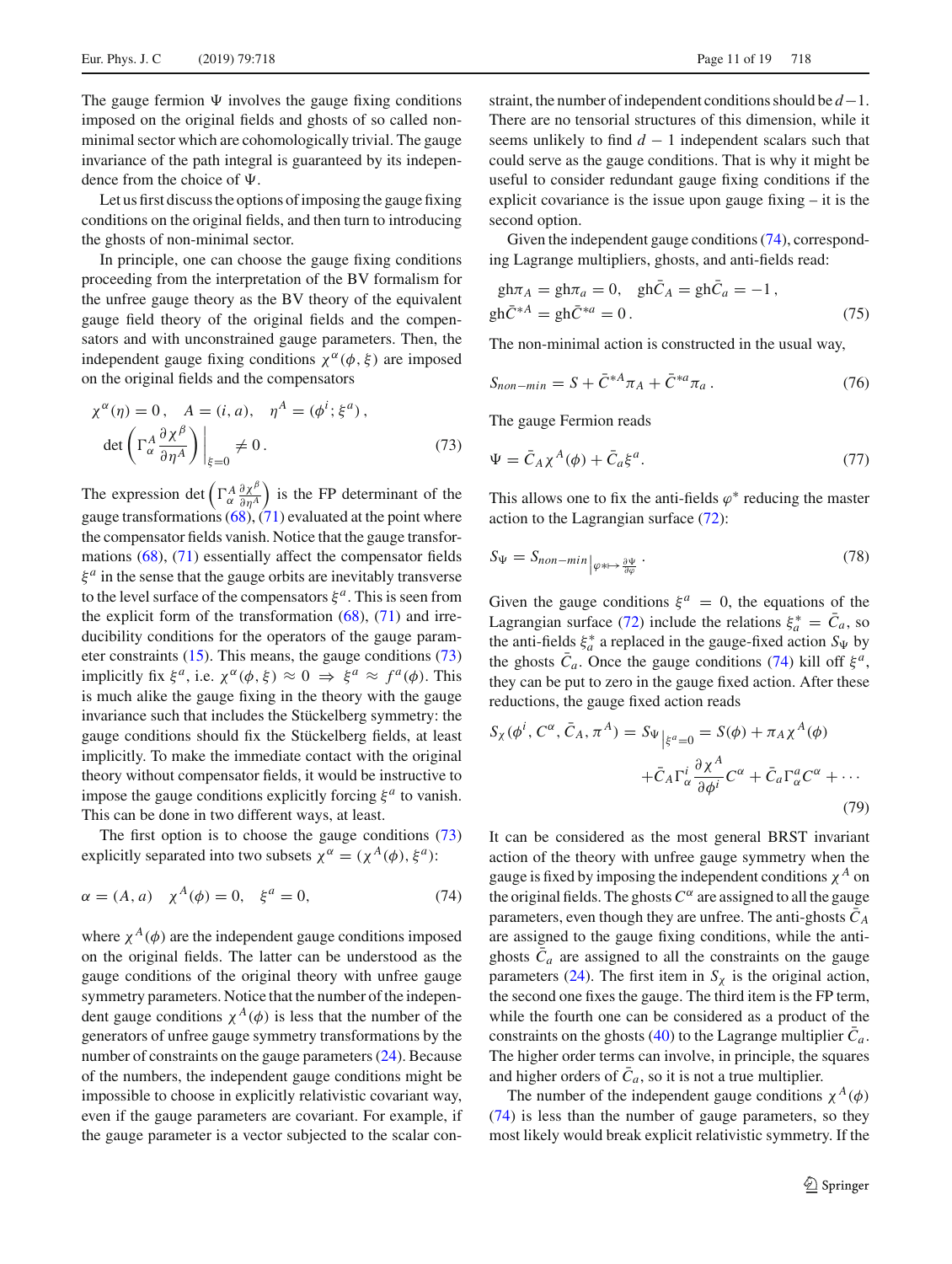explicit Poincaré or AdS symmetry is needed, then the number of gauge conditions should coincide with the number of gauge parameters. Once the parameters are unfree, the gauge conditions should be redundant. In a slightly different wording, in the theories with unfree gauge invariance, the Coulomb-type gauge conditions can be independent, while the Lorentz-type ones cannot. With this regard, it is useful to consider the redundant gauge conditions imposed on the original fields, and fix the compensators,

$$
\chi^{\alpha}(\phi) = 0, \quad \xi^{a} = 0,
$$
\n(80)

<span id="page-11-3"></span>The fact that the gauge conditions  $\chi^{\alpha}(\phi)$  are redundant means

$$
\exists \Delta^a_\alpha(\phi) : \ \Delta^a_\alpha \chi^\alpha \approx 0 \,. \tag{81}
$$

The null-vectors  $\Delta$  are supposed irreducible,

$$
\exists \Lambda_b^{\alpha} : \det \left( M_b^a \right) \neq 0, \quad M_b^a = \Lambda_b^{\alpha} \Delta_{\alpha}^a. \tag{82}
$$

The redundant gauge conditions are usually imposed in the theories with reducible gauge symmetries [\[2](#page-17-13),[3\]](#page-17-14). With the unfree the non-minimal sector anti-ghosts are introduced for the redundant gauges by the same scheme, though it is asymmetric with respect to the ghosts of the minimal sector, unlike the reducible gauge symmetry. Given the reducible gauge conditions, the non-minimal sector read

<span id="page-11-5"></span>
$$
\text{gh}\bar{C}_a = \text{gh}\bar{C}_\alpha = \text{gh}\zeta_a^* = \text{gh}\pi^{*\alpha} = \text{gh}\pi^{*a} = -\text{gh}\lambda^a = -1; \n\text{gh}\lambda_a^* = -2; \tag{83}
$$

$$
gh\zeta^{a} = gh\pi_{\alpha} = gh\bar{C}^{*\alpha} = gh\bar{C}^{*a} = 0.
$$
 (84)

Here,  $\bar{C}_{\alpha}$  are the anti-ghosts to the redundant gauge conditions  $\chi^{\alpha}(\phi)$ , anti-ghosts  $\overline{C}_a$  correspond to the conditions fixing  $\xi^a$ ,  $\pi_\alpha$  are the Lagrange multipliers to the redundant gauge conditions,  $\lambda^a$  are the ghosts for the gauge symmetry of the Lagrange multipliers  $\pi_{\alpha}$ , and  $\zeta^{a}$  are the Lagrange multipliers to the gauge conditions imposed on  $\pi_{\alpha}$ . All the non-minimal sector variables are introduced with their antifields. In the master action these variables are included in the same way as in the theories with reducible gauge symmetries,

<span id="page-11-7"></span><span id="page-11-6"></span>
$$
S_{non-min} = S(\varphi, \varphi^*) + \bar{C}^{*\alpha} \pi_\alpha + \bar{C}^{*\alpha} \pi_a + \lambda^a \zeta_a^* \tag{85}
$$

The gauge Fermion reads

$$
\Psi = \bar{C}_{\alpha}(\chi^{\alpha} + \Lambda^{\alpha}_{b}\zeta^{b}) + \bar{C}_{a}\xi^{a}.
$$
\n(86)

On the Lagrange surface [\(72\)](#page-9-4) defined by  $\Psi$  all the antifields are excluded from the master action. In particular, the antifields  $\xi_a^*$  are replaced by  $\overline{C}_a$ . The conjugate fields  $\xi^a$  are killed off by the gauge conditions  $(80)$ . As a result, the gauge

fixed action depends only on the original fields, ghosts to the unfree gauge symmetry, and extended set of the anti-ghosts:

<span id="page-11-2"></span>
$$
S_{\chi} = S_{non-min} \Big|_{\varphi^* = \frac{\partial \Psi}{\partial \varphi};\ \xi^a = 0} = S(\phi) + \pi_{\alpha} \chi^{\alpha}(\phi) + \zeta^b \Lambda_b^{\alpha} \pi_{\alpha}
$$

$$
+ \bar{C}_b \Gamma_{\alpha}^b C^{\alpha} + \bar{C}_{\beta} \Gamma_{\alpha}^i \frac{\partial \chi^{\beta}}{\partial \phi^i} C^{\alpha} + \lambda^b \Lambda_b^{\alpha} \bar{C}_{\alpha} + \cdots \qquad (87)
$$

<span id="page-11-4"></span><span id="page-11-1"></span>The gauge fixed action begins with the original one. Then, it involves two gauge fixing terms. The first one involves the redundant gauge conditions  $\chi^{\alpha}$ , while the second item fixes the gauge for the multipliers  $\pi_{\alpha}$ . The second line in [\(87\)](#page-11-2) includes the modification of the FP action term for the theory with unfree gauge symmetry and redundant gauge conditions.. If the gauge conditions  $\chi^{\alpha}$  were explicitly split into the independent ones, and the identical zeros  $\chi^{\alpha} = (\chi^{A}; \chi^{a} \equiv 0)$ , the extra ghosts  $\lambda^{a}$ , the corresponding multipliers  $\pi_a$ , and the variables  $\zeta^a$  would decouple from the other terms, and their contributions would cancel each other in the path integral. The remaining action would coincide with the expression  $(79)$  corresponding to the independent gauge conditions.

## <span id="page-11-0"></span>**5 The unique existence of solution to the master equation**

In Sect. [3,](#page-5-0) the master equation has been formulated for the theories with unfree gauge symmetry algebra. We have explicitly found the solution in the second order approximation with respect to the resolution degree [\(48\)](#page-6-4), [\(49\)](#page-6-4). Now, we consider the existence problem in any order. At first, we shall see that the problem can be brought to the usual HPT setup with respect to the Koszul–Tate differential [\(57\)](#page-7-5). Then, we consider the cohomology of  $\delta$ . The differential  $\delta$  can be understood a resolution for the ideal  $I(43)$  $I(43)$  of the on-shell vanishing local function(al)s. The ideal  $\overline{I}$  is generated not only by the left hand sides of the Lagrangian equations, but also by the completion functions  $(6)$ ,  $(7)$ , and by the constraints imposed on the ghosts [\(40\)](#page-5-2). Once the generating set is different for  $I$  comparing to the corresponding ideal in the case of the Lagrangian theory with unconstrained gauge symmetry parameters, the cohomology of the differential has to be examined in this case. We shall demonstrate that  $\delta$  is acyclic in the strictly positive resolution degrees. Given the acyclicity of  $\delta$ , and relation [\(56\)](#page-7-6), we shall see that the master equation can be iteratively solved by the usual HPT tools. And finally, we shall address the issue of physical observables.

The existence problem reads: given the first two orders

$$
S_0(\varphi, \varphi^*) = S(\varphi), \quad S_1(\varphi, \varphi^*) = \tau_a(\varphi)\xi^a
$$

$$
+ (\varphi_i^* \Gamma_\alpha^i(\varphi) + \xi_a^* \Gamma_\alpha^a(\varphi))C^\alpha,
$$
 (88)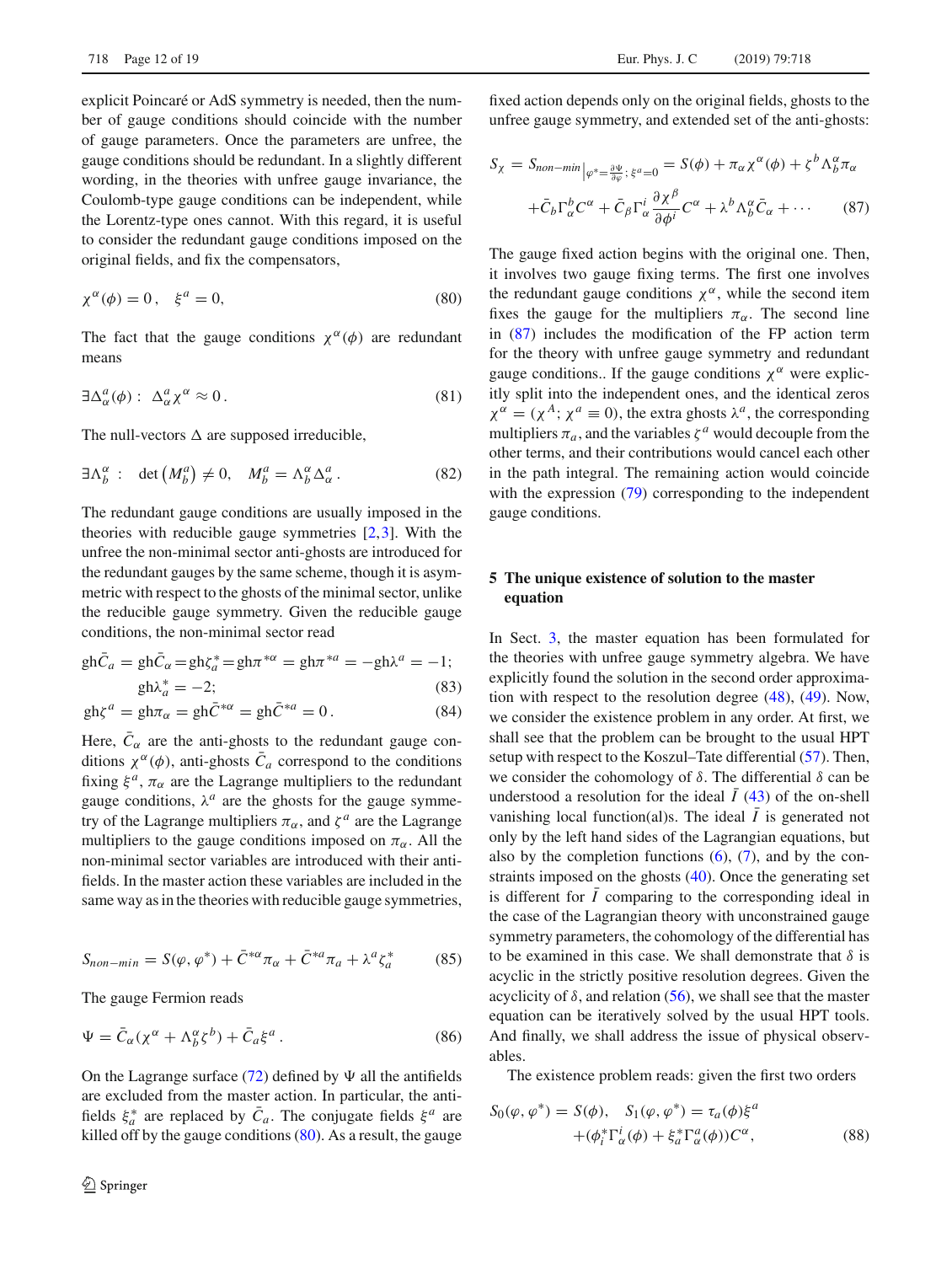<span id="page-12-0"></span>in the expansion of the master action with respect to the resolution degree

$$
S(\varphi, \varphi^*) = \sum_{k=0} S_k, \quad gh(S_k) = \varepsilon(S_k) = 0, \quad \deg(S_k) = k,
$$
\n(89)

to iteratively solve the master equation  $(50)$  for all the higher orders  $S_k$ ,  $k > 1$ .

The solution goes along the usual lines of the BV method. We substitute the expansion [\(89\)](#page-12-0) into the master equation  $(S, S) = 0$ , and expand the left hand side with respect to the resolution degree. In zero order, the equation is obeyed because of the modified Noether identities [\(9\)](#page-2-2), as is noticed in Sect. [2,](#page-1-3) see [\(51\)](#page-7-0). In the the order  $k \geq 1$ , it has the structure

$$
\delta S_{k+1} = B_k, \quad \text{gh}B_k = 1 \quad \text{deg}B_k = k \,, \tag{90}
$$

where  $B_k$  is constructed of the derivatives of  $S_l$ ,  $l \leq k$ . The solution will exist for  $S_{k+1}$  if  $B_k$  is  $\delta$ -exact. Because of the Jacobi identity for the anti-bracket, one can see that  $B_k$  is δ-closed:

$$
\delta B_k = 0. \tag{91}
$$

So, the existence problem reduces to the issue of  $\delta$ cohomology in the positive resolution degrees.

Let us demonstrate that the Koszul–Tate differential is acyclic in the class of functions with  $\text{deg} > 0$ . For simplicity, we consider the functions of the ghost number one, and resolution degree one. The higher degrees are treated in a similar way, while the manipulations are more lengthy. The most general  $B_1^1$  reads

$$
\begin{aligned} \text{gh}(B_1^1) &= 1, \quad \text{deg}(B_1^1) = 1 \quad \Leftrightarrow \quad B_1^1 = C^\alpha B_{a\alpha} \xi^a \\ &+ \frac{1}{2} C^\alpha C^\beta \left( B_{\alpha\beta}^i \phi_i^* + B_{\alpha\beta}^a \xi_a^* \right). \end{aligned} \tag{92}
$$

Suppose  $B_1^1$  is  $\delta$ -closed. Then, the structure functions  $B_{a\alpha}(\phi)$ ,  $B_{\alpha\beta}^a$ ,  $B_{\alpha\beta}^i(\phi)$  obey the relations:

$$
\delta B_1^1 = C^{\alpha} C^{\beta} \left( \Gamma^a_{\alpha} B_{\alpha\beta} + B^i_{\alpha\beta} \partial_i S + B^a_{\alpha\beta} \tau_a \right) = 0. \tag{93}
$$

These relations involve the left hand sides of the Lagrangian equations, the completion functions [\(6\)](#page-2-4), and the operators of gauge parameter constraints [\(24\)](#page-3-6). These quantities are involved in the modified Noether identities [\(9\)](#page-2-2), and they are assumed to obey the regularity and completeness conditions, see  $(7)$ ,  $(13)$ ,  $(14)$ . These relations have the consequences  $(15)$ – $(18)$ . Given the regularity and completeness assumptions for the unfree gauge symmetry algebra, and their consequences, the relation [\(93\)](#page-12-1) means

$$
\exists A_{(ab)}, \ A_{b\alpha}^i, \ A_{b\alpha}^a, \ U_{\alpha\beta}^\gamma, \ E_{\alpha\beta}^{[ij]}, \ E_{\alpha\beta}^{ia}, \ E_{\alpha\beta}^{[ab]}:
$$
 (94)

$$
B_{a\alpha} = A_{ab} \Gamma^b_{\alpha} + A^i_{a\alpha} \partial_i S + A^b_{a\alpha} \tau_b ; \qquad (95)
$$

$$
B_{\alpha\beta}^i = \Gamma_{[\alpha}^a A_{\beta]a}^i + U_{\alpha\beta}^{\gamma} \Gamma_{\gamma}^i + E_{\alpha\beta}^{[ij]} \partial_j S + E_{\alpha\beta}^{[ia]} \tau_a ; \qquad (96)
$$
  

$$
B_{\alpha\beta}^a = \Gamma_{[\alpha}^b A_{\beta]b}^a + U_{\alpha\beta}^{\gamma} \Gamma_{\gamma}^a - E_{\alpha\beta}^{aj} \partial_j S + E_{\alpha\beta}^{[ab]} \tau_b.
$$

Once the structure coefficients  $B_{a\alpha}$ ,  $B_{\alpha\beta}^i$ ,  $B_{\alpha\beta}^a$  read as above,  $B_1^1$  is  $\delta$ -exact:

$$
B_1^1 = \delta D_2^0
$$
,  $ghD_2^0 = 0$ ,  $\varepsilon D_2^0 = 0$ ,  $degD_2^0 = 2$ , (98)

where

$$
D_2^0 = \frac{1}{2} A_{ab} \xi^a \xi^b + C^\alpha \xi^b \left( \phi_i^* A_{b\alpha}^i + A_{b\alpha}^a \xi_a^* \right)
$$
  
 
$$
+ \frac{1}{2} C^\alpha C^\beta \left( U_{\alpha\beta}^\gamma C_\gamma^* + E_{\alpha\beta}^{ij} \phi_i^* \phi_j^* + E_{\alpha\beta}^{ia} \phi_i^* \xi_a^* \right)
$$
  
 
$$
+ E_{\alpha\beta}^{ab} \xi_a^* \xi_b^* \right). \tag{99}
$$

This means, there exists  $S_2 = D_2^0 + \delta \Psi$ , gh $\Psi = -1$ , deg $\Psi =$ 3. Once  $\delta$  is acyclic in the higher resolution degrees, this proves the unique<sup>5</sup> existence of all the higher order items in the expansion [\(89\)](#page-12-0).

Let now discuss the details of construction of the BRST invariant physical observables by means of the HPT method. The problem reads as follows: given the first two orders

$$
\mathcal{O}_0 = O(\phi), \quad \mathcal{O}_1 = C^{\alpha} (V_{\alpha}^i \phi_i^* + V_{\alpha}^a \xi_a^*) + W_a \xi^a, \quad (100)
$$

in the expansion of the physical observable in the resolution degree  $(63)$ , to iteratively solve equation  $(64)$  for all the higher orders  $\mathcal{O}_k$ ,  $k > 1$ .

The solution goes along the usual lines of the BV method, given the acyclicity of  $\delta$  in positive resolution degrees. For  $k = 1$  Eq. [\(64\)](#page-8-2) is satisfied because of the condition [\(66\)](#page-8-3). For  $k > 1$ , the structure of Eq. [\(65\)](#page-8-1) reads

$$
\delta \mathcal{O}_{k+1} = \mathcal{B}_k, \quad \text{gh}\,\mathcal{B}_k = 1, \quad \deg \mathcal{B}_k = k,\tag{101}
$$

<span id="page-12-1"></span>where  $B_k$  is constructed of the derivatives of  $\mathcal{O}_l$ ,  $l \leq k$ . The solution will exist for  $\mathcal{O}_{k+1}$  if  $\mathcal{B}_k$  is  $\delta$ -exact. Because of the Jacobi identity for the anti-bracket, one can see that  $B_k$  is δ-closed:

$$
\delta \mathcal{B}_k = 0. \tag{102}
$$

The quantity  $B_k$  is  $\delta$ -exact because the Koszul–Tate differential  $\delta$  is acyclic in any positive resolution degree. This proves the existence of the BRST invariant physical observables. As in the usual BV formalism, the BRST invariant is unique for

<span id="page-12-2"></span><sup>&</sup>lt;sup>5</sup> Up to the δ-exact terms. This is a natural ambiguity related to the fact, that the structure functions of the gauge algebra are defined modulo the on shell vanishing contributions.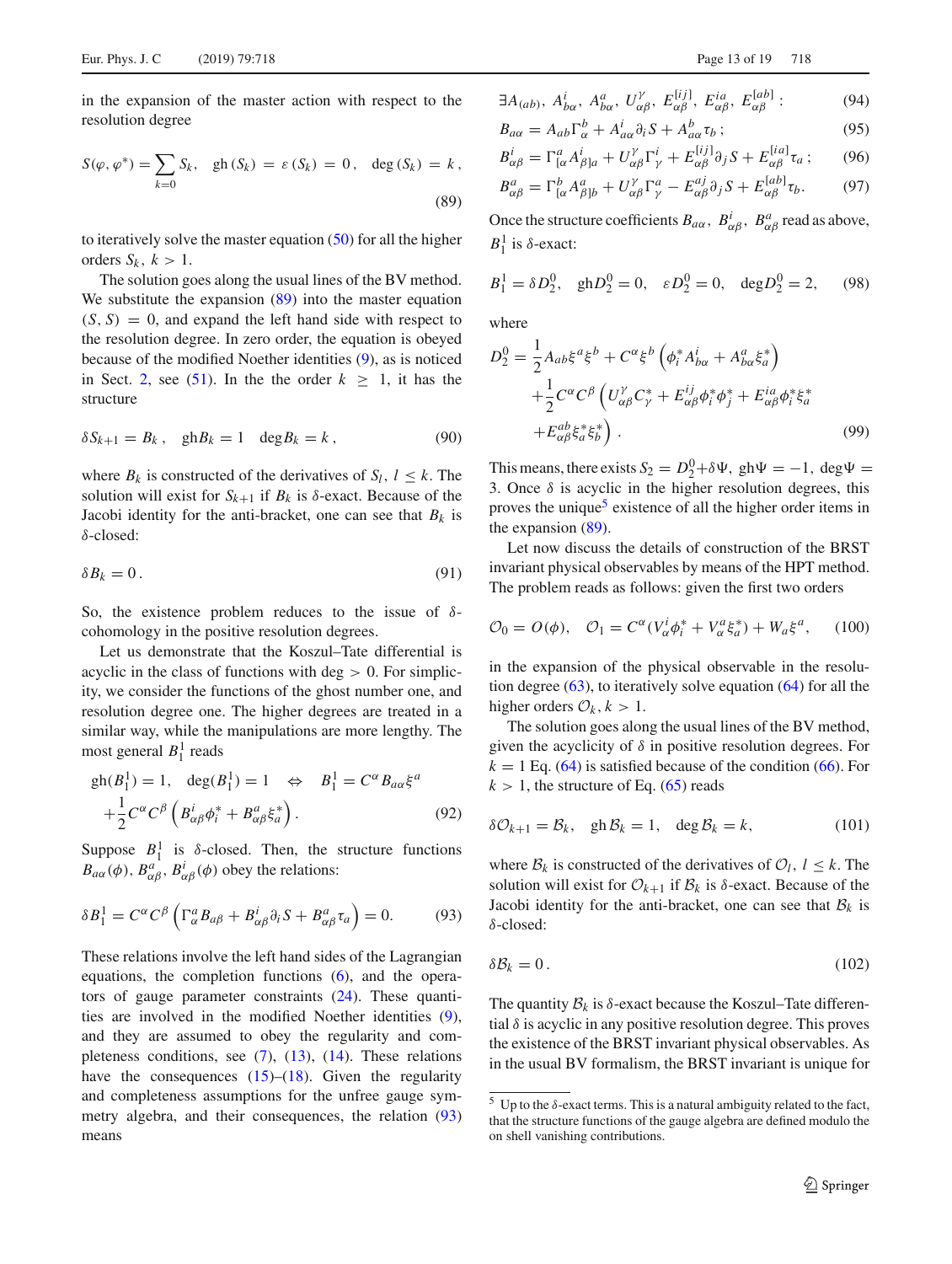any original physical observable, modulo BRST-exact terms. So the factor algebra  $R/I$  of the nontrivial gauge invariant function(al)s is isomorphic to the BRST cohomology group of zero ghost number.

## <span id="page-13-0"></span>**6 Examples**

The best known example of unfree gauge symmetry is provided by the volume preserving diffeomorphism, *T* -diff. *T* diff is the gauge symmetry of unimodular gravity and various modifications, see [\[22](#page-18-4)[–31\]](#page-18-5) and references therein. Once the unimodularity condition det  $g_{\mu\nu} = -1$  is imposed, the gauge variation  $\delta_{\epsilon}g_{\mu\nu} = \nabla_{\mu}\epsilon_{\nu} + \nabla_{\nu}\epsilon_{\mu}$  is unfree of the metric, as the transformation have to be consistent with the fixed volume. This means, the transformation parameter  $\epsilon^{\mu}(x)$  is constrained by the transversality condition,

$$
\delta_{\epsilon} \det g_{\mu\nu} = 0 \quad \Leftrightarrow \quad \partial_{\mu} \epsilon^{\mu} = 0. \tag{103}
$$

A similar phenomenon is known in the model of the massless free spin 2 described by traceless tensor field [\[32](#page-18-6)[,33](#page-18-7)]. In this case, the Fierz–Pauli gauge symmetry parameter has to obey the transversality condition  $(103)$ . The extension is known of this class of the massless spin models to the fields of any spin *s* [\[34](#page-18-8)]. The gauge parameters, being the symmetric traceless tensors of rank *s* − 1 turn out unfree again. The Maxwell-like models [\[35](#page-18-9),[36\]](#page-18-10) of higher spins involve tracefull tensors, whose gauge symmetry is parameterized by the tracefull tensors of a lower rank, while the differential equations are still imposed on the gauge parameters. So, the phenomenon of the unfree gauge symmetry is not necessarily related to any constraint (like trace condition) imposed on the fields.

In all the above cases, the regularity assumption  $(5)$  is invalid, while the relaxed conditions [\(6\)](#page-2-4), [\(7\)](#page-2-7) hold true, at least modulo some subtleties related to global degrees of freedom. In the model of spin 2 [\[32](#page-18-6)[,33](#page-18-7)], the field equations for the Minkowski space traceless tensor  $h^{\mu\nu}$  has a differential consequence:

$$
\partial_{\lambda} \partial_{\mu} \partial_{\nu} h^{\mu \nu} \approx 0. \tag{104}
$$

<span id="page-13-3"></span>This means,  $\partial_{\mu} \partial_{\nu} h^{\mu \nu} \approx const.$  The usual boundary conditions imply the fields to vanish on the spacial infinity in Minkowski space. $6$  With zero boundary conditions, the constant should vanish, so we have

$$
\tau \equiv \partial_{\mu}\partial_{\nu}h^{\mu\nu} \approx 0. \tag{105}
$$

The quantity  $\tau$  is a function of derivatives of the fields, it is local. It vanishes on-shell, given the boundary conditions. However, the relation  $\tau \approx 0$  is not a differential consequence of the Lagrangian equations. So, we have the on-shell trivial local quantity which does not reduce to a linear combination of the Lagrangian equations and their derivatives. It should be considered as a completion function as defined by relations [\(6\)](#page-2-4). Notice that the higher spin extensions [\[34](#page-18-8)] of the spin two traceless tensor field theory [\[32](#page-18-6)[,33](#page-18-7)] also reveal a existence of the completion functions corresponding to the definition [\(6\)](#page-2-4). The Maxwell-like models of higher spins [\[35](#page-18-9),[36\]](#page-18-10) also have the similar local quantities such that vanish on shell and do not reduce to the linear combinations of the Lagrangian equations. Detailed explanations of these quantities can be found in the reference [\[36](#page-18-10)]. In the unimodular gravity, the field equations have the differential consequence

<span id="page-13-1"></span>
$$
\partial_{\mu} R \approx 0 \quad \Rightarrow \quad R \approx \Lambda \,, \quad \Lambda = const, \tag{106}
$$

where *R* is the Ricci curvature of the unimodular metric. This means,

$$
R \approx \Lambda \,, \quad \Lambda = const,\tag{107}
$$

If the space is supposed to be asymptotically flat,  $\Lambda$  has to be zero. If the metric has the  $(A)dS$  asymptotics,  $\Lambda$  is a fixed constant being defined by the asymptotic (A)dS curvature radius. So, with any fixed asymptotics of the metric, the completion function [\(6\)](#page-2-4) would be  $\tau = R - \Lambda$ . If the asymptotics is not fixed of the metrics, then the constant  $\Lambda$  can be considered as a modular parameter involved in the same completion function  $\tau = R - \Lambda$ . The subtleties concerning the account for the modular parameters are beyond the scope of this paper. We can only notice, that once the completion function is explicitly involved in the formalism, the presence of the modular parameters is also made explicit that could facilitate the study of their impact on the dynamics.

Now, let us consider the specific model to exemplify the general formalism. The linearized unimodular gravity is theory of second-rank symmetric traceless tensor field  $h_{\mu\nu}(x)$ with the action functional

<span id="page-13-5"></span>
$$
S_0 = \int L d^4x,
$$
  
\n
$$
L = \frac{1}{2} \left( \partial_\mu h_{\nu\rho} \partial^\mu h^{\nu\rho} - 2 \partial^\mu h_{\mu\rho} \partial_\nu h^{\nu\rho} \right), \quad h^\mu{}_\mu \equiv 0.
$$
\n(108)

<span id="page-13-4"></span>The gauge symmetry of the action is the linearized volumepreserving diffeomorphism T-diff,

$$
\delta_{\epsilon}h^{\mu\nu} = \partial^{\mu}\epsilon^{\nu} + \partial^{\nu}\epsilon^{\mu}, \quad \partial_{\mu}\epsilon^{\mu} = 0,
$$
 (109)

<span id="page-13-2"></span><sup>6</sup> The boundary conditions should not be confused with Cauchy data which define the initial values of the fields and their time derivatives on some space-like hyper-surface, not at spacial infinity. Zero boundary conditions do not contradict to nontrivial Cauchy data.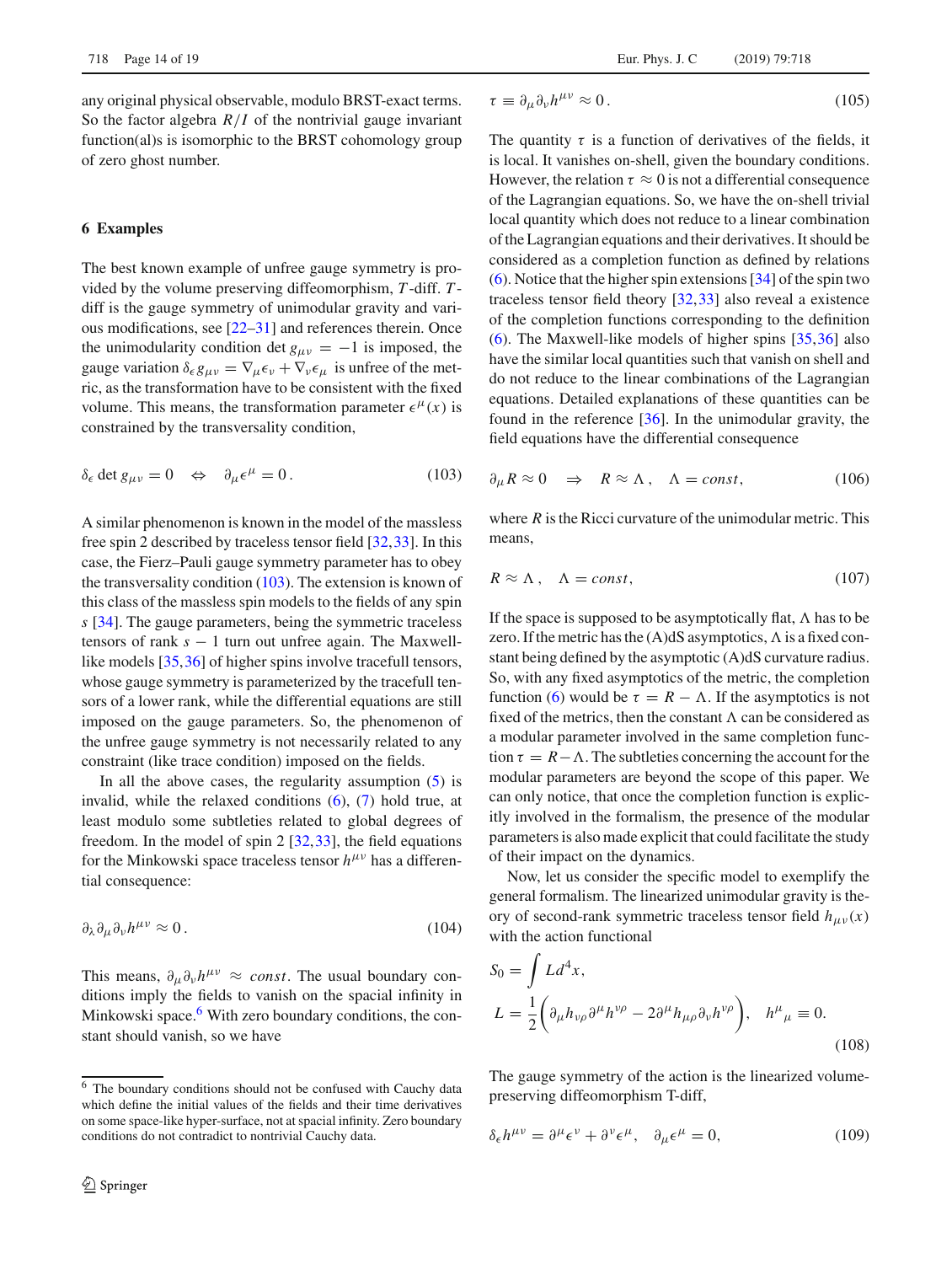where  $\epsilon^{\mu}$  is the transformation parameter. The gauge symmetry is constrained because the transformation parameter has to obey the transversality condition.

<span id="page-14-0"></span>The Lagrangian equations read:

$$
\frac{\delta S}{\delta h^{\mu\nu}} = -\left(\Box h_{\mu\nu} - \partial_{\mu}\partial^{\rho}h_{\rho\nu} - \partial_{\nu}\partial^{\rho}h_{\rho\mu} + \frac{1}{2}\partial_{\rho}\partial_{\sigma}h^{\rho\sigma}\right) \approx 0.
$$
\n(110)

Taking the divergence of the equations, we arrive at the consequence  $\partial_{\mu} \tau \approx 0$ , where  $\tau = \partial_{\mu} \partial_{\nu} h^{\mu \nu}$ . Given the boundary conditions that the fields are vanishing at the space infinity, we arrive at [\(105\)](#page-13-3). The completion function  $\tau$  is not a linear combination of the right hand sides of the Lagrangian equations. One can see that the completion function is preserved by the *T* -diffs,

$$
\delta_{\epsilon}\tau = 2\Box \partial_{\mu}\epsilon^{\mu}.
$$
 (111)

<span id="page-14-3"></span>The gauge invariance of the completion function holds true only with account of the constraint on gauge parameter, so the structure function  $W(29)$  $W(29)$ ,  $(30)$  does not vanish. In the case at hands

$$
W = 2\square. \tag{112}
$$

This structure function is symmetric (cf.  $(30)$ ), because the D'Alembert operator is formally self-adjoint, as it should be.

There is the modified Noether identity [\(9\)](#page-2-2) involving the Lagrangian equations [\(110\)](#page-14-0) and completion function [\(105\)](#page-13-3),

$$
\partial^{\nu} \frac{\delta S}{\delta h^{\mu \nu}} - \frac{1}{2} \partial^{\mu} \tau \equiv 0. \tag{113}
$$

The gauge identity generators have the form

$$
\Gamma^{\mu\nu}_{\rho} = \delta^{\mu}{}_{\rho}\partial^{\nu} + \delta^{\mu}{}_{\rho}\partial^{\nu}, \quad \Gamma_{\rho} = -\partial_{\rho}.
$$
 (114)

As we see, these quantities determine the gauge transformation [\(109\)](#page-13-4) of the theory [\(108\)](#page-13-5) and constraint on parameter by the rule [\(22\)](#page-3-5), [\(24\)](#page-3-6). The gauge generators are field independent, so the structure functions  $R^i_{\alpha a}$ ,  $R^b_{\alpha a}$ ,  $E^{ij}_{\alpha \beta}$ ,  $E^{ia}_{\alpha \beta}$ ,  $E^{ab}_{\alpha \beta}$ [\(31\)](#page-4-1), [\(32\)](#page-4-1) vanish identically.

To construct the BV-BRST embedding of the linearized unimodular gravity, we introduce the ghosts and anti-fields following the general prescription (cf. Table [1\)](#page-6-0):

$$
h^{\mu\nu}(x), h^*_{\mu\nu}(x), C^{\mu}(x), C^*_{\mu}(x), \xi(x), \xi^*(x).
$$
 (115)

The condensed indices labeling the fields  $\phi^i$ , gauge parameters  $\epsilon^{\alpha}$ , and the completion functions  $\tau_a$  are uncondensed in the following way:  $i = {\mu v, x}$ ;  $\alpha = {\mu, x}$ ,  $a = {x}$ , where

<span id="page-14-1"></span>**Table 2** Gradings of fields and anti-fields in the linearized unimodular gravity

| Grading\variable | $h^{\mu\nu}$ |              | $C^{\mu}$ | $h^*_{\mu\nu}$ | ∗خ | ~*<br>$\mu$ |
|------------------|--------------|--------------|-----------|----------------|----|-------------|
| ε                |              | 0            |           |                |    | $\theta$    |
| gh               |              | $\mathbf{0}$ |           |                |    |             |
| deg              | O            |              |           |                |    |             |

*x* is the space-time argument. The gradings of the fields and anti-fields are arranged in Table [2.](#page-14-1)

The mater action  $(46)$  has the following form:

$$
S = \int \left( L + \xi \, \partial_{\mu} \partial_{\nu} h^{\mu \nu} - \partial_{\mu} \xi \partial^{\mu} \xi + h^*_{\mu \nu} (\partial^{\mu} C^{\nu} + \partial^{\nu} C^{\mu}) - \xi^* \partial_{\mu} C^{\mu} \right) d^4 x. \tag{116}
$$

In this expression, the contributions of the resolution degree  $0, 1, 2$  are determined by formulas  $(47), (48), (49)$  $(47), (48), (49)$  $(47), (48), (49)$  $(47), (48), (49)$  $(47), (48), (49)$ , with the competition function  $\tau$  and structure functions  $\Gamma^{\mu\nu}{}_{\rho}$ ,  $\Gamma_{\rho}$ , *W* being defined by the relations  $(105)$ ,  $(114)$ ,  $(112)$ . All the contributions of resolution degrees vanish identically,  $S_k$  = 0,  $k \geq 3$ .

<span id="page-14-4"></span>The gauge fixing conditions can be introduced in various ways. The first option is to impose the independent gauge fixing conditions [\(74\)](#page-10-1), which we chose in the form

$$
\chi^{i}(h) = \partial_{j}h^{ij} - \frac{1}{2}\partial^{i}h^{j}{}_{j} = 0, \quad \xi = 0.
$$
 (117)

Here, the quantity  $h^{ij}$ ,  $i, j = 1, 2, 3$ , denotes the space part of the symmetric tensor  $h^{\mu\nu}$ . The gauge is not covariant because it is not possible to find the tensor structure with three independent components in four-dimensional Minkowski space.

<span id="page-14-2"></span>Given the independent gauge conditions [\(117\)](#page-14-4), the corresponding Lagrange multipliers, ghosts, and anti-fields read:

$$
gh\pi_i(x) = gh\pi(x) = 0, \quad ghC_i(x) = ghC(x) = -1,
$$
  
\n
$$
gh\bar{C}^{*i}(x) = gh\bar{C}^{*}(x) = 0.
$$
\n(118)

The non-minimal action [\(76\)](#page-10-3) takes the following form:

$$
S_{non-min} = S + \int \left( \bar{C}^{*i} \pi_i + \bar{C}^* \pi \right) d^4 x \,. \tag{119}
$$

The gauge Fermion [\(77\)](#page-10-4) reads

$$
\Psi = \int \left[ \bar{C}_i \left( \partial_j h^{ij} - \frac{1}{2} \partial^i h^j{}_j \right) + \bar{C} \,\xi \right] d^4 x. \tag{120}
$$

The gauge fixing conditions for anti-fields have the form

$$
h^*_{ij} = -\frac{1}{2}(\partial_i \bar{C}_j + \partial_j \bar{C}_i - \delta_{ij}\partial_k \bar{C}^k), \quad h^*_{0i} = 0, \quad \xi^* = \bar{C},
$$

<sup>2</sup> Springer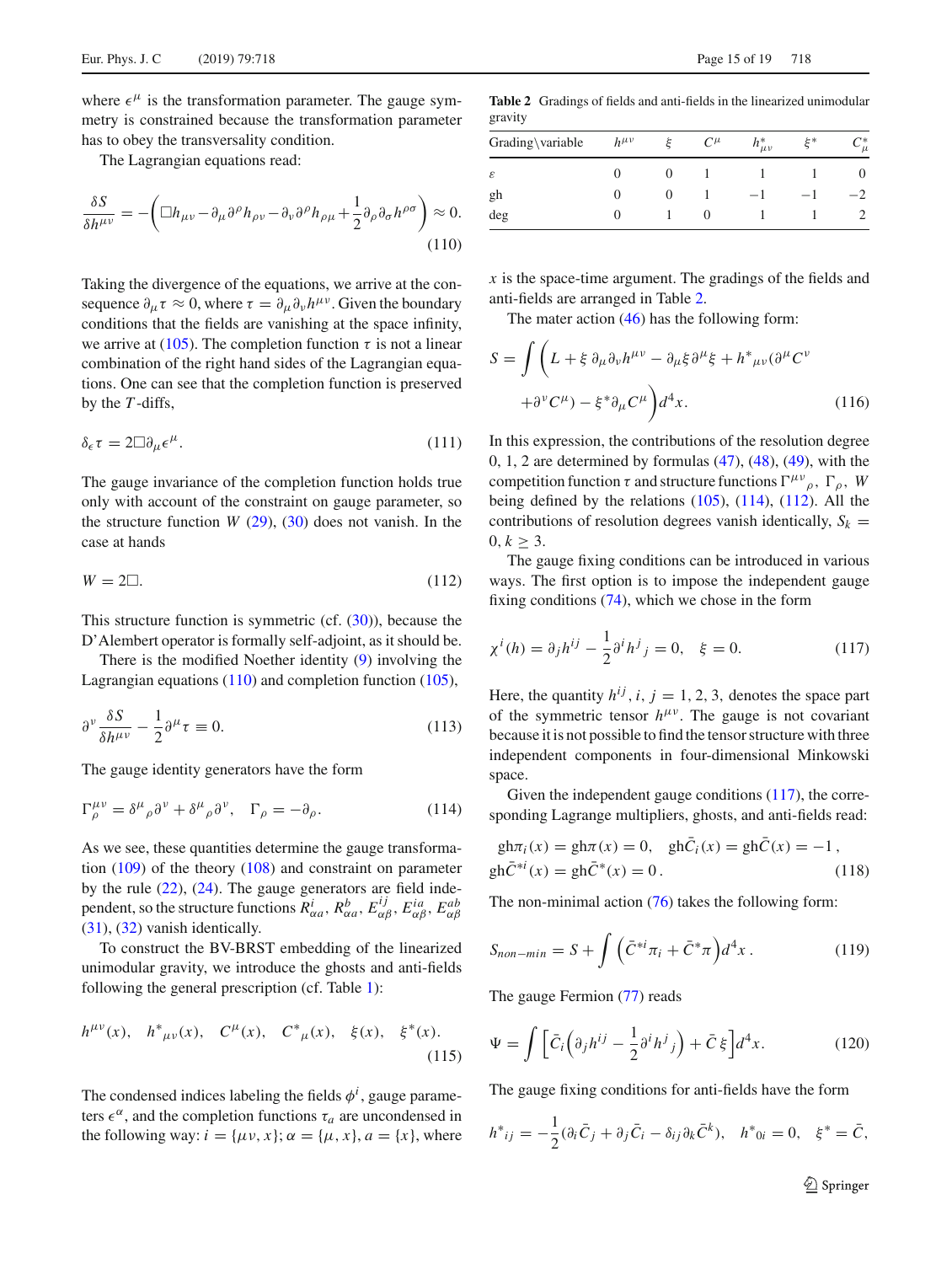$$
\bar{C}^{*i} = \partial_j h^{ij} - \frac{1}{2} \partial^i h^j{}_j, \quad \bar{C}^* = \xi. \tag{121}
$$

The gauge fixed action [\(79\)](#page-10-2) reads

$$
S_{\Psi} = \int \left[ L + \xi \, \partial_{\mu} \partial_{\nu} h^{\mu \nu} - \partial_{\mu} \xi \partial^{\mu} \xi + \bar{C}_{i} \Delta C^{i} - \bar{C} \partial_{\mu} C^{\mu} \right. \\
\left. + \pi_{i} \left( \partial_{j} h^{ij} - \frac{1}{2} \partial^{i} h^{j}{}_{j} \right) + \pi \xi \right] d^{4}x. \tag{122}
$$

The generating functional of Green's functions is determined in the usual way,

<span id="page-15-0"></span>
$$
Z = \int [d\varphi] \exp\left(\frac{i}{\hbar} S_{\Psi}\right),
$$
  
\n
$$
\varphi = \{h^{\mu\nu}(x), C^{\mu}(x), \xi(x), \bar{C}_i(x), \bar{C}(x), \pi_i(x), \pi(x)\}.
$$
\n(123)

If the compensator field  $\xi$  and Lagrange multiplier  $\pi$  are integrated out of the path integral, we get the following result:

<span id="page-15-2"></span>
$$
Z = \int [d\varphi'] \exp\left\{\frac{i}{\hbar} \int \left[L + \bar{C}_i \Delta C^i - \bar{C} \partial_\mu C^\mu \right. \right.\left. + \pi_i \left(\partial_j h^{ij} - \frac{1}{2} \partial^i h^j{}_j\right)\right] d^4 x \right\},\,
$$
  

$$
\varphi' = \{h^{\mu\nu}(x), C^\mu(x), \bar{C}_i(x), \bar{C}(x), \pi_i(x)\}.
$$
 (124)

This expression has been previously obtained in the work [\[8\]](#page-17-5) by means of the modified FP method for the theories with unfree gauge symmetry.

Consider another gauge fixing. Introduce covariant gauge fixing condition of the following form:

$$
\chi^{\mu}(h) = \partial_{\nu}h^{\mu\mu} = 0, \quad \xi = 0.
$$
 (125)

This gauge is redundant because the gauge conditions are not independent on the mass shell,

$$
\partial_{\mu} \chi^{\mu} = \partial_{\mu} \partial_{\nu} h^{\mu \mu} \approx 0. \tag{126}
$$

The operator of identity [\(81\)](#page-11-3) is just a divergence,

$$
\Delta^a_\alpha \equiv \Delta_\mu = \partial_\mu. \tag{127}
$$

The null vectors of  $\Delta_{\mu}$  are irreducible in the sence [\(82\)](#page-11-4), with  $\Lambda$  being chosen as follows:

$$
\Lambda_a^{\alpha} \equiv \Lambda^{\mu} = \partial^{\mu}.
$$
\n(128)

In this case, *M* [\(82\)](#page-11-4) is the D'Alembert operator,

$$
\Lambda^{\mu} \Delta_{\mu} = \Box, \quad \det \Box \neq 0. \tag{129}
$$

The set of fields and anti-fields [\(83\)](#page-11-5), [\(84\)](#page-11-5) of non-minimal sector read

$$
gh \bar{C}_{\mu}(x) = gh \bar{C}(x) = gh \zeta^{*}(x) = gh \pi^{*\mu}(x)
$$
  
= gh \pi^{\*}(x) = -gh \lambda(x) = -1; gh \lambda^{\*}(x) = -2;  
gh \zeta(x) = gh \pi\_{\mu}(x) = gh \bar{C}^{\*\mu}(x) = gh \bar{C}^{\*}(x) = 0. (130)

The associated non-minimal master-action [\(85\)](#page-11-6) has the form,

$$
S_{nom-min} = S + \int \left( \bar{C}^{*\mu} \pi_{\mu} + \bar{C}^{*} \pi + \zeta^{*} \lambda \right) d^{4} x. \quad (131)
$$

The gauge Fermion [\(86\)](#page-11-7) reads

$$
\Psi = \int \left( \bar{C}_{\mu} \left( \partial_{\nu} h^{\mu \nu} + \partial^{\mu} \zeta \right) + \bar{C} \xi \right) d^{4}x. \tag{132}
$$

The anti-fields express as follows:

$$
h^*_{\mu\nu} = -\frac{1}{2} (\partial_\mu \bar{C}_\nu + \partial_\nu \bar{C}_\mu), \quad \xi^* = \bar{C},
$$
  
\n
$$
\bar{C}^{*\mu} = \partial_\nu h^{\nu\mu} + \partial^\mu \zeta,
$$
  
\n
$$
\bar{C}^* = \xi, \quad \zeta^* = -\partial^\nu \bar{C}_\nu.
$$
\n(133)

For the gauge fixed action [\(87\)](#page-11-2), we get

$$
S_{\Psi} = \int \left[ L + \xi \, \partial_{\mu} \partial_{\nu} h^{\mu \nu} - \partial_{\mu} \xi \partial^{\mu} \xi - \partial_{\mu} \bar{C}_{\nu} (\partial^{\mu} C^{\mu} + \partial^{\mu} C^{\nu}) - \bar{C} \partial_{\mu} C^{\mu} + \pi_{\mu} (\partial_{\nu} h^{\mu \nu} + \partial^{\mu} \zeta) + \pi \xi - \partial^{\mu} \bar{C}_{\mu} \lambda \right] d^{4}x.
$$
 (134)

The generating functional of Green's functions read

<span id="page-15-1"></span>
$$
Z = \int [d\varphi] \exp\left(\frac{i}{\hbar} S_{\Psi}\right),
$$
  
\n
$$
\varphi = \{h^{\mu\nu}(x), C^{\mu}(x), \xi(x), \bar{C}_{\mu}(x), \bar{C}(x), \pi_{\mu}(x), \pi(x), \zeta(x), \lambda(x)\}.
$$
\n(135)

Let us see that the expressions [\(123\)](#page-15-0) and [\(135\)](#page-15-1) define one and same quantity *Z*. To make explicit comparison of results with independent and redundant gauge, we bring [\(135\)](#page-15-1) to the form [\(124\)](#page-15-2). We proceed with making the change of ghost variables,

$$
\begin{aligned}\n\bar{C}_0 &= \bar{C}'_0 - \partial_0 \partial^i C'_i, & \bar{C}_i &= \partial_0 \partial^0 \bar{C}'_i, \\
\pi_0 &= \pi'_0 - \partial_0 \partial^i \pi'_i, & \pi_i &= \partial_0 \partial^0 \pi'_i, \\
\partial_0 \zeta &= \zeta', & \partial_0 \lambda &= \lambda'.\n\end{aligned} \tag{136}
$$

This change of the variables preserves the integration measure because the variables of opposite Grassmann parity transform with one and the same transformation law. The intermediate result for the path integral reads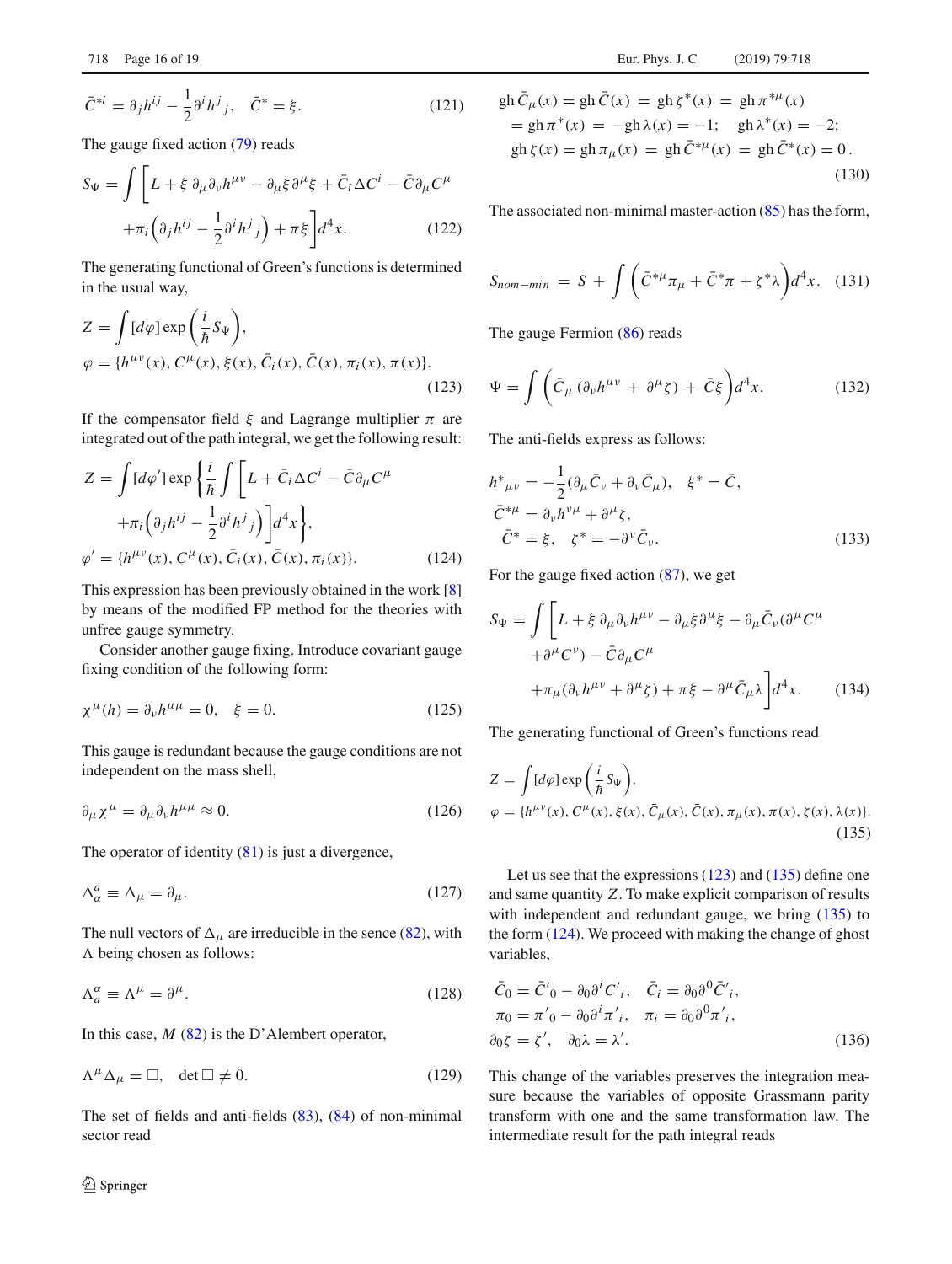$$
Z = \int [d\varphi'] \exp\left(\frac{i}{\hbar} \int \left[L + \xi \partial_{\mu}\partial_{\nu}h^{\mu\nu} - \partial_{\mu}\xi\partial^{\mu}\xi + \bar{C}'_{i}(\partial_{0}\partial^{0}\Box C^{i} + \partial_{0}\partial^{i}\Box C^{0}) - \bar{C}\partial_{\mu}C^{\mu}\right] + \bar{C}'_{0}(\partial_{\mu}\partial^{\mu}C^{0} + \partial^{0}\partial_{\mu}C^{\mu}) + \pi'_{i}(\partial_{0}\partial^{0}\partial_{\mu}h^{\mu i} - \partial^{i}\partial_{0}\partial_{\mu}h^{\mu 0}) + \pi'_{0}(\xi' + \partial_{\mu}h^{\mu 0}) + \bar{C}'_{0}\lambda' + \pi\xi\right]d^{4}x\right),
$$
  

$$
\varphi' = \{h^{\mu\nu}(x), \xi(x), C^{\mu}(x), \bar{C}'_{\mu}(x), \bar{C}(x), \pi'_{\mu}(x), \pi(x), \xi'(x), \lambda'(x)\}.
$$
 (137)

In this expression, the variables  $\zeta'$ ,  $\lambda'$ ,  $\pi'$ <sub>0</sub>,  $C'$ <sub>0</sub> can be integrated out,

$$
\int [d\pi'_{0}][d\bar{C}'_{0}][d\zeta'][d\lambda'] \exp\left(\frac{i}{\hbar} \int \left[\pi'_{0}(\zeta' + \partial_{\mu}h^{\mu 0})\right] d\zeta'_{0} + \bar{C}'_{0}(\lambda' + \partial_{\mu}\partial^{\mu}C^{0} + \partial^{0}\partial_{\mu}C^{\mu})\right] d^{4}x\right)
$$

$$
= \int [d\pi'_{0}][d\bar{C}'_{0}]\delta(\pi'_{0})\delta(\bar{C}'_{0}) \exp\left(\frac{i}{\hbar} \int \left[\pi'_{0}\partial_{\mu}h^{\mu 0}\right] d\zeta'_{0} + \bar{C}'_{0}(\partial_{\mu}\partial^{\mu}C^{0} + \partial^{0}\partial_{\mu}C^{\mu})\right] d^{4}x\right) = \text{const.} \qquad (138)
$$

After simplifications, we get

$$
Z = \int [d\varphi''] \exp\left(\frac{i}{\hbar} \int \left[L + \xi \partial_{\mu} \partial_{\nu} h^{\mu\nu} - \partial_{\mu} \xi \partial^{\mu} \xi \right] \right.
$$
  
 
$$
+ \bar{C}'_{i} (\partial_{0} \partial^{0} \Box C^{i} + \partial_{0} \partial^{i} \Box C^{0}) - \bar{C} \partial_{\mu} C^{\mu}
$$
  
 
$$
+ \pi'_{i} (\partial_{0} \partial^{0} \partial_{\mu} h^{\mu i} - \partial^{i} \partial_{0} \partial_{\mu} h^{\mu 0}) + \pi \xi \Big] d^{4}x \Big),
$$
  
 
$$
\varphi'' = \{h^{\mu\nu}(x), \xi, C^{\mu}(x), \bar{C}'_{i}(x), \bar{C}(x), \pi'_{i}(x), \pi(x)\}.
$$
 (139)

<span id="page-16-1"></span>This expression can be obtained from the gauge fixed action [\(79\)](#page-10-2) in the independent gauge,

$$
\chi^{\prime i}(h) = \partial_0 \partial^0 \partial_\mu h^{\mu i} - \partial^i \partial_0 \partial_\mu h^{\mu 0}, \quad \xi = 0. \tag{140}
$$

As the path integral is independent of the gauge choice, the expressions  $(124)$  and  $(140)$  determine one and the same expression for the generating functional of Green's functions of the linearized unimodular gravity.

## <span id="page-16-0"></span>**7 Concluding remarks**

Let us summarize and discuss the results.

Proceeding from the observation that the reasonable gauge field theories can admit the local quantities termed the completion functions such that vanish on shell and do not reduce to the differential consequences of equations of motion  $(6)$ , we deduce the most general gauge symmetry algebra for this case. It turns out that the existence of the completion functions in the theory results in the unfree gauge symmetry, with gauge parameters constrained by the equations [\(24\)](#page-3-6). And vice versa, the unfree gauge symmetry implies the existence of completion functions. This is a consequence of the modified Noether identities [\(9\)](#page-2-2) which involve both the Lagrangian equations and completion functions. The modified identities result in the unfree gauge algebra. Given the unfree gauge symmetry algebra, we work out a systematic procedure for the BV-BRST embedding of the theory. The extension of the BV formalism to the systems with unfree gauge symmetry algebra has some distinctions from the case where the gauge parameters are unconstrained. The source of distinctions is two-fold. First, the Koszul–Tate resolution for the ideal of on-shell vanishing local function(al)s *I* should involve the completion functions as the l.h.s. of the Lagrangian equations do not generate *I*. Second, the ghost are constrained by the equations [\(40\)](#page-5-2) as the corresponding gauge parameters are unfree  $(24)$ . The equations constraining the ghosts [\(40\)](#page-5-2) have to be also accounted for by the Koszul–Tate resolution. These reasons define the minimal set of the fields and anti-fields needed for the proper BV embedding, see Table [1](#page-6-0) in Sect. [3.](#page-5-0) The set involves the anti-fields  $\xi^a$  to the constraints imposed on the ghosts [\(40\)](#page-5-2). What is unusual, these anti-fields have the ghost number zero, while their resolution degree is 1. The completion functions are also assigned with the anti-fields  $\xi_a^*$ . The usual BV formalism with unconstrained gauge symmetry parameters does not involve  $\xi, \xi^*$ . These new variables are naturally conjugate with respect to the anti-bracket. The boundary conditions for the BV masteraction are defined by the original action, gauge generators, completion functions, and operators of gauge parameter constraints [\(47\)](#page-6-3), [\(48\)](#page-6-4). In the case of the gauge symmetry with unconstrained gauge parameters, only first two constituents are involved. Given the regularity conditions imposed on the boundary, the master equations admits a solution which is unique modulo the natural ambiguity. The BV formalism for the unfree gauge symmetry admits the re-interpretation in terms of the usual BV formalism for the theory with the "compensator fields", see the remark in the end of Sect. [3.](#page-5-0) Given the master-action,  $\xi$  can be considered on an equal footing with the original gauge fields  $\phi$ . Then, the theory would correspond to the theory of the fields  $\phi$ ,  $\xi$  with the action  $S'(\phi, \xi)$  [\(70\)](#page-9-3) and unconstrained gauge symmetry of the extended set of fields. From the viewpoint of this reinterpretation, the existence theorem of Sect. [5](#page-11-0) provides a systematic procedure for inclusion of the compensator fields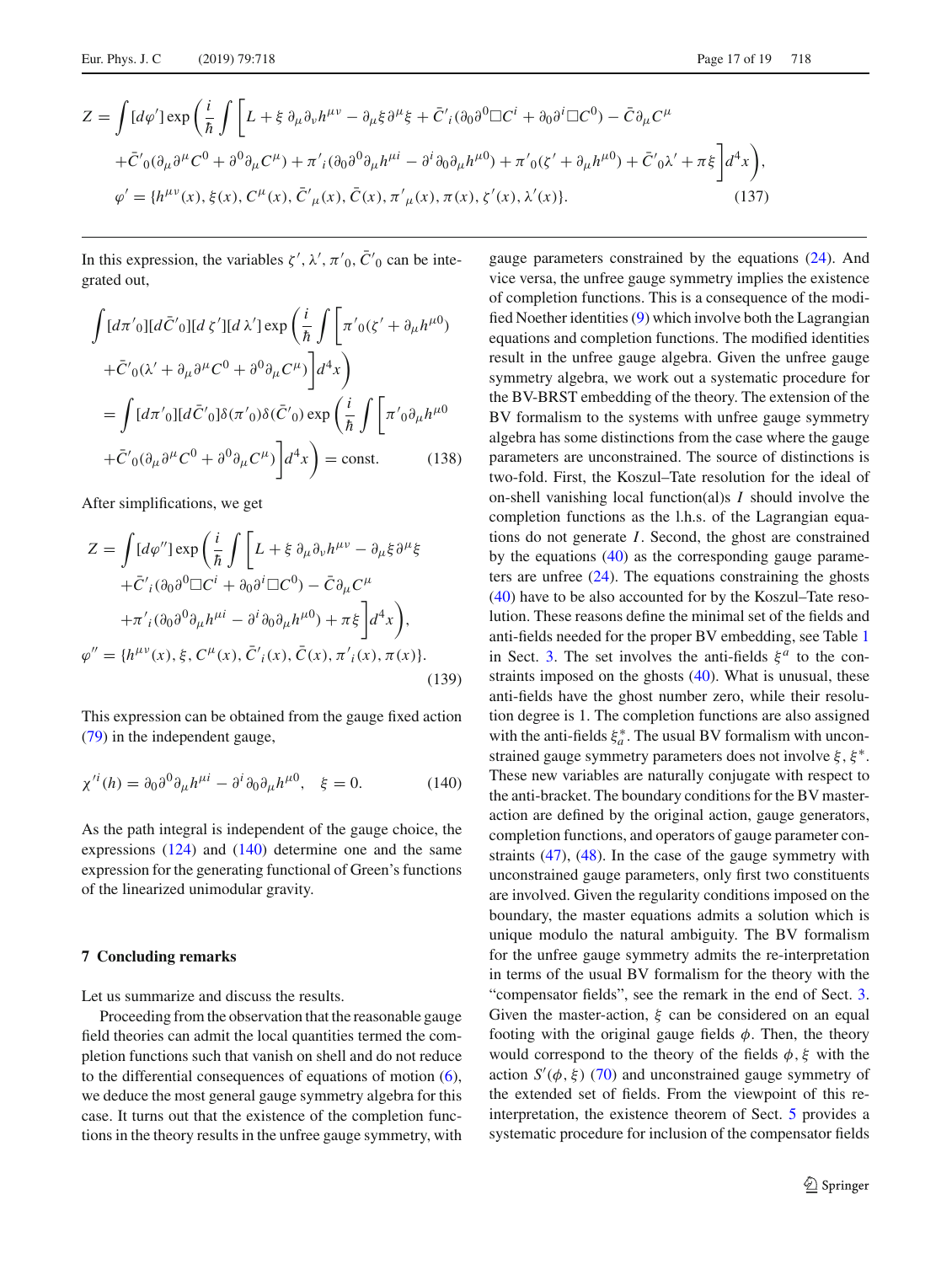such that the gauge symmetry involves unconstrained parameters of the extended theory. The equivalence is obvious between the original theory and theory with compensators as they correspond to the same BRST complex. In all the examples of specific models with unfree gauge symmetry reviewed in Sect. [6,](#page-13-0) the compensator fields are known. From the viewpoint of Sect. [5,](#page-11-0) it looks as an expected fact rather than a coincidence. The reinterpretation of the anti-fields  $\xi$  to the equations constraining the ghosts  $(40)$  as a compensators can be further extended, in principle, in another direction. The Lagrangian equations can have the lower order *differential* consequences. This is a typical case for the Lagrangian theories having the second class constraints in the Hamiltonian formalism, for example. Then, Lagrangaian equations do not constitute the involutive PDE system. Concerning the specifics of (non-)involutive equations, see [\[37\]](#page-18-11). In particular, the theory admits the implicit Noether identities which involve the original Lagrangian equations and lower order consequences. These consequences and identities control the degree of freedom number on equal footing with the original equations and their gauge symmetries. So, the consistent deformation of the non-involutive Lagrangian theory is not controlled by the naive BV master equation once it does not respect the consequences and implicit identities [\[37](#page-18-11)]. From the algebraic standpoint, the implicit identities are similar to the modified Noether identities [\(9\)](#page-2-2) if the completion functions  $\tau$  are replaced by the lower order differential consequences of the Lagrangian equations. If the BV embedding procedure of Sect. [3](#page-5-0) is applied to the non-involutive Lagrangian system, with  $\tau_a$  being the lower order consequences of the Lagrangian equations, the variables  $\xi^a$  would play the role of the Stückelberg fields. So, this BV embedding algorithm would work as a systematic procedure of consistent inclusion of Stückelberg fields. In terms of Hamiltonian formalism, the general methods are known of conversion the second class constraints into the first class ones, [\[20](#page-18-2)[,21](#page-18-3)], while at Lagrangian level the "Stückelbergization" is rather a series of ad hoc tricks adjusted to specific models than a general systematic method. We expect that the BV embedding procedure of Sect. [3](#page-5-0) can be reshaped into the general method of "Stückelbergization" in the Lagrangian formalism. One more aspect of the general connection between the theory with unfree gauge symmetry (hence, with nontrivial completion functions) and its equivalent with the compensator fields and without constraints on the gauge parameters is related to the "global modes". As one can see from the examples, the completion functions usually reduce to the arbitrary constants on shell (see in Sect. [6\)](#page-13-0). With the fixed boundary conditions imposed on the fields, these constants take fixed values defined by the boundary. If the setup is adopted with unfixed boundary conditions for the fields, these constants would play the role of the global conserved quantities. The corresponding global degrees of freedom can be understood

as modular parameters. These degrees of freedom have to be accounted for in the BV formalism once the fields are not fixed at the boundary. This issue is not addressed in the present work, though the formalism can accommodate the modular parameters, in principle.

**Acknowledgements** We thank A. Sharapov for discussions. The work is partially supported by Tomsk State University Competitiveness Improvement Program. The work of SLL is supported by the project 3.5204.2017/6.7 of Russian Ministry of Science and Education.

**Data Availability Statement** This manuscript has no associated data or the data will not be deposited. [Authors' comment: The paper contains formal developments in theoretical physics. There are no data associated to them.]

**Open Access** This article is distributed under the terms of the Creative Commons Attribution 4.0 International License [\(http://creativecomm](http://creativecommons.org/licenses/by/4.0/) [ons.org/licenses/by/4.0/\)](http://creativecommons.org/licenses/by/4.0/), which permits unrestricted use, distribution, and reproduction in any medium, provided you give appropriate credit to the original author(s) and the source, provide a link to the Creative Commons license, and indicate if changes were made. Funded by SCOAP3.

#### **References**

- <span id="page-17-0"></span>1. I.A. Batalin, G.A. Vilkovisky, Gauge algebra and quantization. Phys. Lett. **102B**, 27 (1981)
- <span id="page-17-13"></span>2. I.A. Batalin, G.A. Vilkovisky, Feynman rules for reducible gauge theories. Phys. Lett. **120B**, 166 (1983)
- <span id="page-17-14"></span>3. I.A. Batalin, G.A. Vilkovisky, Quantization of gauge theories with linearly dependent generators. Phys. Rev. D **28**, 2567–2582 (1983)
- <span id="page-17-1"></span>4. I.A. Batalin, G.A. Vilkovisky, Existence theorem for gauge algebra. J. Math. Phys. **26**, 172–184 (1985)
- <span id="page-17-2"></span>5. M. Henneaux, C. Teitelboim, *Quantization of gauge systems* (University of Princeton, Princeton, 1992), p. 520
- <span id="page-17-3"></span>6. S.L. Lyakhovich, A.A. Sharapov, BRST theory without Hamiltonian and Lagrangian. JHEP **0503**, 011 (2005). [arXiv:hep-th/0411247](http://arxiv.org/abs/hep-th/0411247)
- <span id="page-17-4"></span>7. P.O. Kazinski, S.L. Lyakhovich, A.A. Sharapov, Lagrange structure and quantization. JHEP **0507**, 076 (2005). [arXiv:hep-th/0506093](http://arxiv.org/abs/hep-th/0506093)
- <span id="page-17-5"></span>8. D.S. Kaparulin, S.L. Lyakhovich, A note on unfree gauge symmetry. [arXiv:1904.04038](http://arxiv.org/abs/1904.04038) [hep-th]
- <span id="page-17-6"></span>9. R. de Leon Ardon, N. Ohta, R. Percacci, The path integral of unimodular gravity. Phys. Rev. D **97**, 026007 (2018). [arXiv:1710.02457](http://arxiv.org/abs/1710.02457) [gr-qc]
- <span id="page-17-7"></span>10. R. Percacci, Unimodular quantum gravity and the cosmological constant. Found. Phys. **48**, 1364–1379 (2018)
- <span id="page-17-8"></span>11. B.L. Voronov, I.V. Tyutin, Formulation of gauge theories of general form. I. Theor. Math. Phys **50**, 218 (1982)
- <span id="page-17-9"></span>12. B.L. Voronov, I.V. Tyutin, [Teor. Mat. Fiz. **50** (1982) 333]
- <span id="page-17-10"></span>13. J.M.L. Fisch, M. Henneaux, Homological perturbation theory and the algebraic structure of the antifield: antibracket formalism for gauge theories. Commun. Math. Phys. **128**, 627 (1990)
- <span id="page-17-11"></span>14. J.M.L. Fisch, M. Henneaux, J. Stasheff, C. Teitelboim, Existence, uniqueness and cohomology of the classical BRST charge with ghosts of ghosts. Commun. Math. Phys. **120**, 379 (1989)
- <span id="page-17-12"></span>15. B.S. DeWitt, Dynamical theory of groups and fields. Conf. Proc. C **585** (1964) 630701 [Les Houches Lect. Notes **13** (1964) 585]
- <span id="page-17-15"></span>16. A. Maznytsia, C.R. Preitschopf, D.P. Sorokin, Duality of selfdual actions. Nucl. Phys. B **539**, 438 (1999). [arXiv:hep-th/9805110](http://arxiv.org/abs/hep-th/9805110)